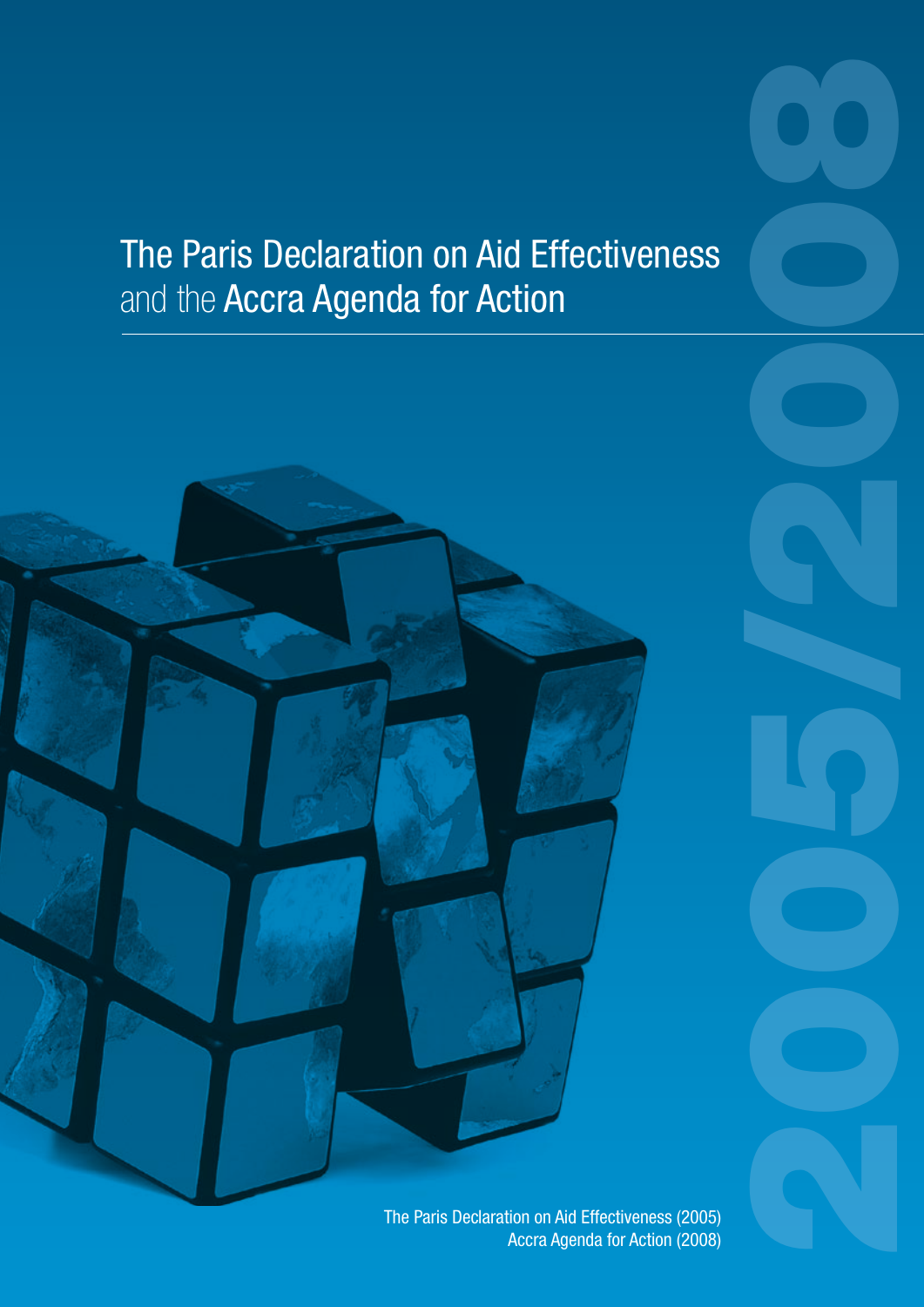## **Table of Contents**

| Paris Declaration on Aid Effectiveness                             |    |  |
|--------------------------------------------------------------------|----|--|
| I. Statement of Resolve                                            |    |  |
| II. Partnership Commitments                                        |    |  |
| Ownership                                                          | 3  |  |
| Alignment                                                          | 3  |  |
| Harmonisation                                                      | 6  |  |
| <b>Managing for Results</b>                                        | 7  |  |
| <b>Mutual Accountability</b>                                       | 8  |  |
| III. Indicators of Progress                                        | 9  |  |
| Appendix A                                                         |    |  |
| Methodological Notes on the Indicators of Progress                 | 11 |  |
| Appendix B                                                         |    |  |
| List of participating Countries and Organisations                  | 12 |  |
| Accra Agenda for Action                                            |    |  |
| Strengthening Country Ownership over Development                   | 16 |  |
| Building More Effective and Inclusive Partnerships for Development | 17 |  |
| Delivering and Accounting for Development Results                  | 19 |  |
| Looking Forward                                                    | 21 |  |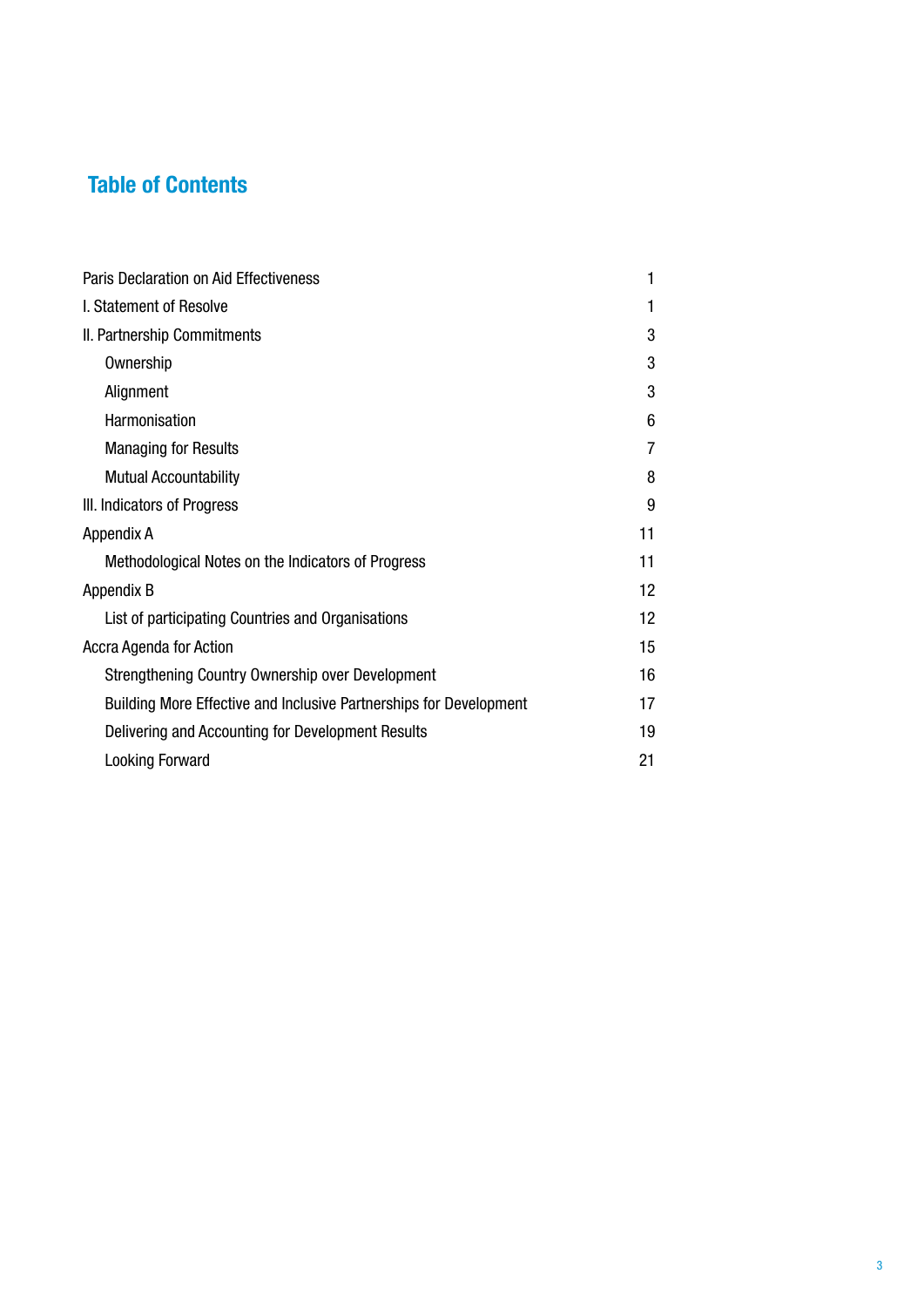## **Paris Declaration on Aid Effectiveness**

## **Ownership, Harmonisation, Alignment, Results and Mutual Accountability**

## **I. Statement of Resolve**

1. We, Ministers of developed and developing countries responsible for promoting development and Heads of multilateral and bilateral development institutions, meeting in Paris on 2 March 2005, resolve to take far-reaching and monitorable actions to reform the ways we deliver and manage aid as we look ahead to the UN five-year review of the Millennium Declaration and the Millennium Development Goals (MDGs) later this year. As in Monterrey, we recognise that while the volumes of aid and other development resources must increase to achieve these goals, aid effectiveness must increase significantly as well to support partner country efforts to strengthen governance and improve development performance. This will be all the more important if existing and new bilateral and multilateral initiatives lead to significant further increases in aid.

2. At this High-Level Forum on Aid Effectiveness, we followed up on the Declaration adopted at the High-Level Forum on Harmonisation in Rome (February 2003) and the core principles put forward at the Marrakech Roundtable on Managing for Development Results (February 2004) because we believe they will increase the impact aid has in reducing poverty and inequality, increasing growth, building capacity and accelerating achievement of the MDGs.

## **Scale up for more effective aid**

3. We reaffirm the commitments made at Rome to harmonise and align aid delivery. We are encouraged that many donors and partner countries are making aid effectiveness a high priority, and we reaffirm our commitment to accelerate progress in implementation, especially in the following areas:

- i. Strengthening partner countries' national development strategies and associated operational frameworks (*e.g.*, planning, budget, and performance assessment frameworks).
- ii. Increasing alignment of aid with partner countries' priorities, systems and procedures and helping to strengthen their capacities.
- iii. Enhancing donors' and partner countries' respective accountability to their citizens and parliaments for their development policies, strategies and performance.
- iv. Eliminating duplication of efforts and rationalising donor activities to make them as cost-effective as possible.
- v. Reforming and simplifying donor policies and procedures to encourage collaborative behaviour and progressive alignment with partner countries' priorities, systems and procedures.
- vi. Defining measures and standards of performance and accountability of partner country systems in public financial management, procurement, fiduciary safeguards and environmental assessments, in line with broadly accepted good practices and their quick and widespread application.
- 4. We commit ourselves to taking concrete and effective action to address the remaining challenges, including:
	- i. Weaknesses in partner countries' institutional capacities to develop and implement results-driven national development strategies.
	- ii. Failure to provide more predictable and multi-year commitments on aid flows to committed partner countries.
	- iii. Insufficient delegation of authority to donors' field staff, and inadequate attention to incentives for effective development partnerships between donors and partner countries.
	- iv. Insufficient integration of global programmes and initiatives into partner countries' broader development agendas, including in critical areas such as HIV/AIDS.
	- v. Corruption and lack of transparency, which erode public support, impede effective resource mobilisation and allocation and divert resources away from activities that are vital for poverty reduction and sustainable economic development. Where corruption exists, it inhibits donors from relying on partner country systems.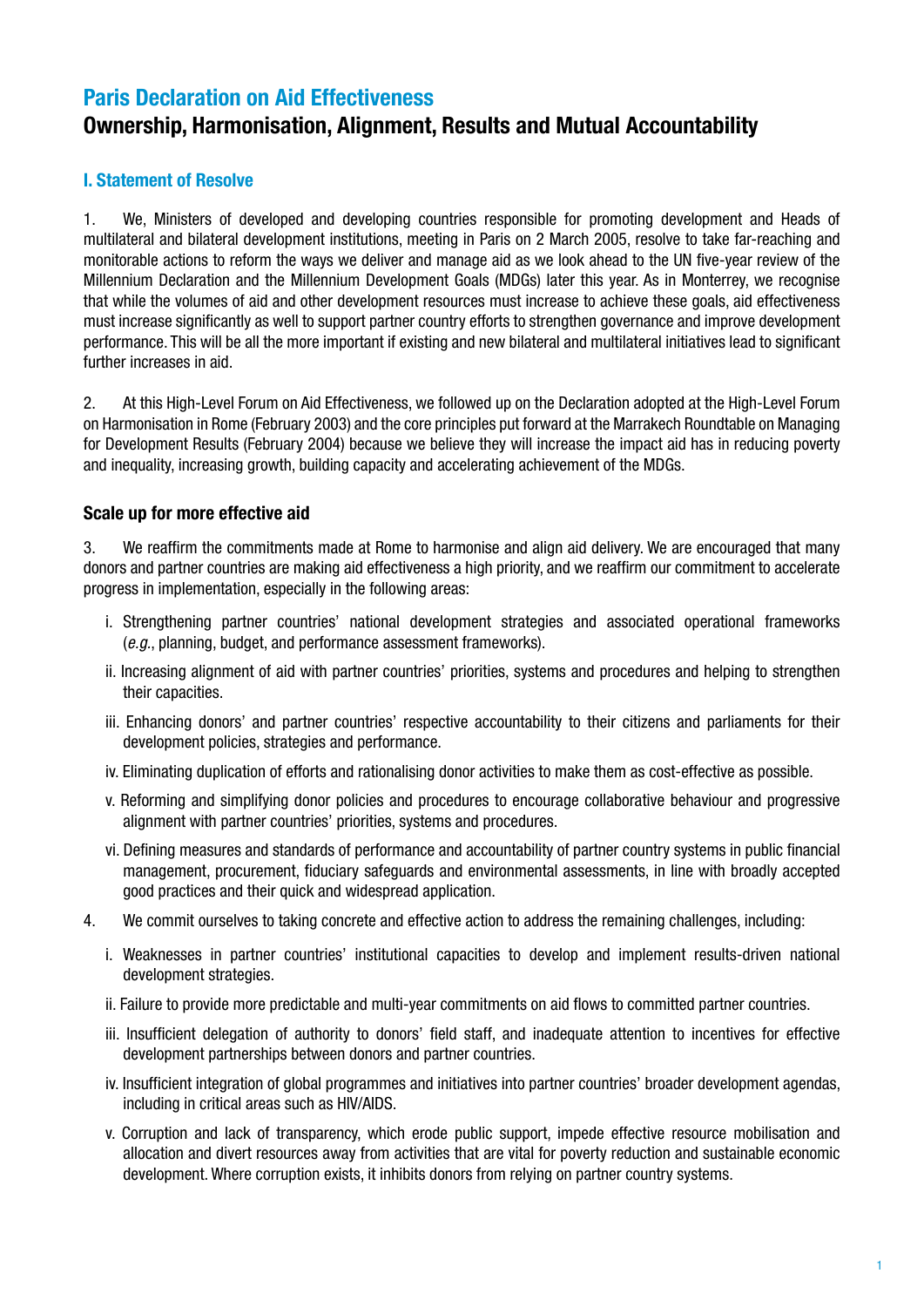5. We acknowledge that enhancing the effectiveness of aid is feasible and necessary across all aid modalities. In determining the most effective modalities of aid delivery, we will be guided by development strategies and priorities established by partner countries. Individually and collectively, we will choose and design appropriate and complementary modalities so as to maximise their combined effectiveness.

6. In following up the Declaration, we will intensify our efforts to provide and use development assistance, including the increased flows as promised at Monterrey, in ways that rationalise the often excessive fragmentation of donor activities at the country and sector levels.

## **Adapt and apply to differing country situations**

7. Enhancing the effectiveness of aid is also necessary in challenging and complex situations, such as the tsunami disaster that struck countries of the Indian Ocean rim on 26 December 2004. In such situations, worldwide humanitarian and development assistance must be harmonised within the growth and poverty reduction agendas of partner countries. In fragile states, as we support state-building and delivery of basic services, we will ensure that the principles of harmonisation, alignment and managing for results are adapted to environments of weak governance and capacity. Overall, we will give increased attention to such complex situations as we work toward greater aid effectiveness.

### **Specify indicators, timetable and targets**

8. We accept that the reforms suggested in this Declaration will require continued high-level political support, peer pressure and coordinated actions at the global, regional and country levels. We commit to accelerate the pace of change by implementing, in a spirit of mutual accountability, the Partnership Commitments presented in Section II and to measure progress against 12 specific indicators that we have agreed today and that are set out in Section III of this Declaration.

9. As a further spur to progress, we will set targets for the year 2010. These targets, which will involve action by both donors and partner countries, are designed to track and encourage progress at the global level among the countries and agencies that have agreed to this Declaration. They are not intended to prejudge or substitute for any targets that individual partner countries may wish to set. We have agreed today to set five preliminary targets against indicators as shown in Section III. We agree to review these preliminary targets and to adopt targets against the remaining indicators as shown in Section III before the UNGA Summit in September 2005; and we ask the partnership of donors and partner countries hosted by the DAC to prepare for this urgently.<sup>1</sup> Meanwhile, we welcome initiatives by partner countries and donors to establish their own targets for improved aid effectiveness within the framework of the agreed Partnership Commitments and Indicators of Progress. For example, a number of partner countries have presented action plans, and a large number of donors have announced important new commitments. We invite all participants who wish to provide information on such initiatives to submit it by 4 April 2005 for subsequent publication.

#### **Monitor and evaluate implementation**

10. Because demonstrating real progress at country level is critical, under the leadership of the partner country we will periodically assess, qualitatively as well as quantitatively, our mutual progress at country level in implementing agreed commitments on aid effectiveness. In doing so, we will make use of appropriate country level mechanisms.

11. At the international level, we call on the partnership of donors and partner countries hosted by the DAC to broaden partner country participation and, by the end of 2005, to propose arrangements for the medium term monitoring of the commitments in this Declaration. In the meantime, we ask the partnership to co-ordinate the international monitoring of the Indicators of Progress included in Section III; to refine targets as necessary; to provide appropriate guidance to establish baselines; and to enable consistent aggregation of information across a range of countries to be summed up

<sup>1.</sup> In accordance with paragraph 9 of the Declaration, the partnership of donors and partner countries hosted by the DAC (Working Party on Aid Effectiveness) comprising OECD/DAC members, partner countries and multilateral institutions, met twice, on 30-31 May 2005 and on 7-8 July 2005 to adopt, and review where appropriate, the targets for the twelve Indicators of Progress. At these meetings an agreement was reached on the targets presented under Section III of the present Declaration. This agreement is subject to reservations by one donor on (a) the methodology for assessing the quality of locally-managed procurement systems (relating to targets 2b and 5b) and (b) the acceptable quality of public financial management reform programmes (relating to target 5a.ii). Further discussions are under way to address these issues. The targets, including the reservation, have been notified to the Chairs of the High-level Plenary Meeting of the 59th General Assembly of the United Nations in a letter of 9 September 2005 by Mr. Richard Manning, Chair of the OECD Development Assistance Committee (DAC).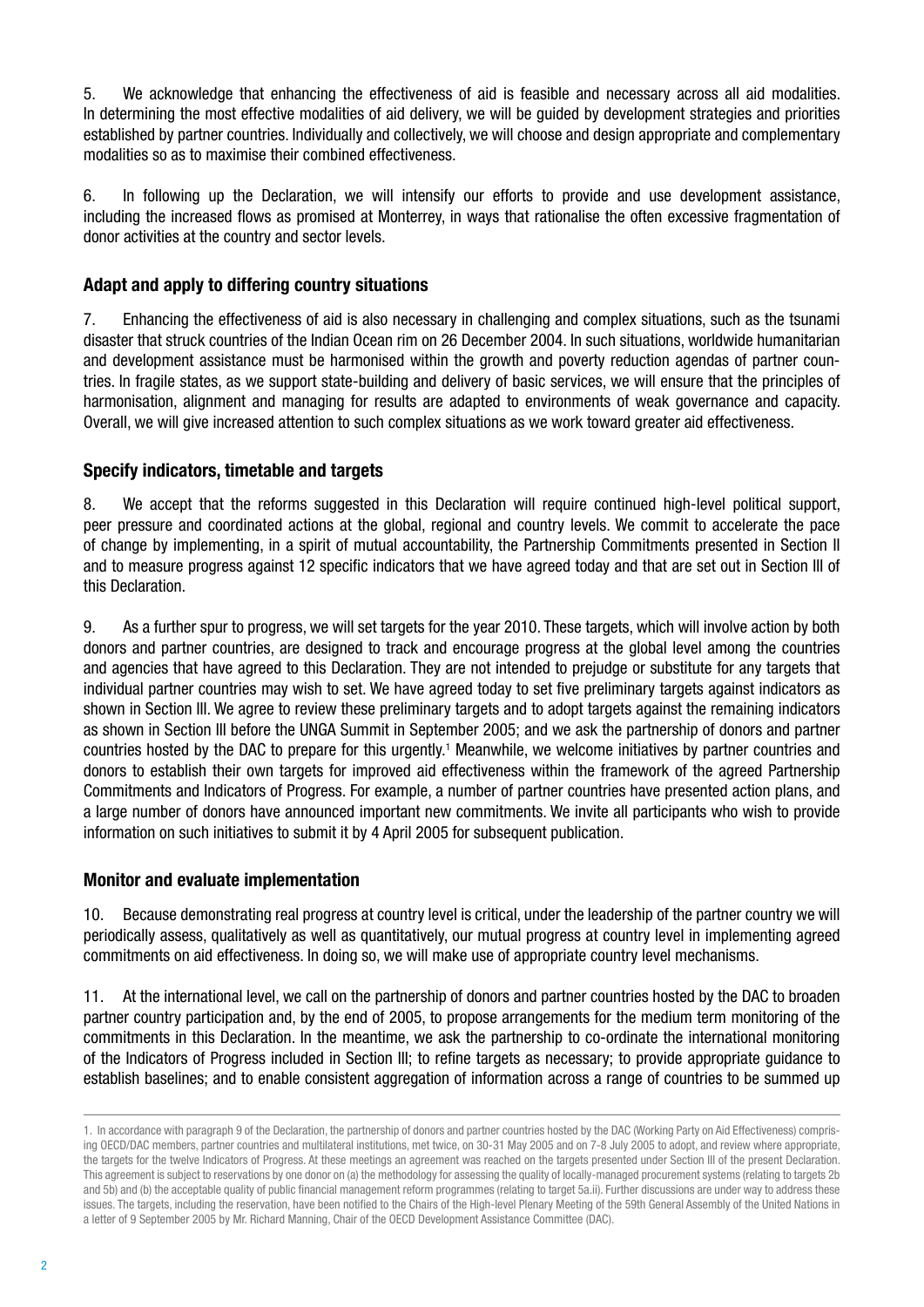in a periodic report. We will also use existing peer review mechanisms and regional reviews to support progress in this agenda. We will, in addition, explore independent cross-country monitoring and evaluation processes – which should be applied without imposing additional burdens on partners – to provide a more comprehensive understanding of how increased aid effectiveness contributes to meeting development objectives.

12. Consistent with the focus on implementation, we plan to meet again in 2008 in a developing country and conduct two rounds of monitoring before then to review progress in implementing this Declaration.

## **II. Partnership Commitments**

13. Developed in a spirit of mutual accountability, these Partnership Commitments are based on the lessons of experience. We recognise that commitments need to be interpreted in the light of the specific situation of each partner country.

## **Ownership**

*Partner countries exercise effective leadership over their development policies, and strategies and co-ordinate development actions.*

#### 14. **Partner countries** commit to:

- Exercise leadership in developing and implementing their national development strategies<sup>2</sup> through broad consultative processes.
- Translate these national development strategies into prioritised results-oriented operational programmes as expressed in medium-term expenditure frameworks and annual budgets (Indicator 1).
- Take the lead in co-ordinating aid at all levels in conjunction with other development resources in dialogue with donors and encouraging the participation of civil society and the private sector.
- 15. **Donors** commit to:
	- Respect partner country leadership and help strengthen their capacity to exercise it.

#### **Alignment**

*Donors base their overall support on partner countries' national development strategies, institutions and procedures.*

#### **Donors align with partners' strategies**

16. **Donors** commit to:

- Base their overall support country strategies, policy dialogues and development co-operation programmes on partners' national development strategies and periodic reviews of progress in implementing these strategies<sup>3</sup> (Indicator 3).
- Draw conditions, whenever possible, from a partner's national development strategy or its annual review of progress in implementing this strategy. Other conditions would be included only when a sound justification exists and would be undertaken transparently and in close consultation with other donors and stake holders.
- Link funding to a single framework of conditions and/or a manageable set of indicators derived from the national development strategy. This does not mean that all donors have identical conditions, but that each donor's conditions should be derived from a common streamlined framework aimed at achieving lasting results.

<sup>2.</sup> The term `national development strategies' includes poverty reduction and similar over arching strategies as well as sector and thematic strategies.

<sup>3.</sup> This includes for example the Annual Progress Review of the Poverty Reduction Strategies (APR).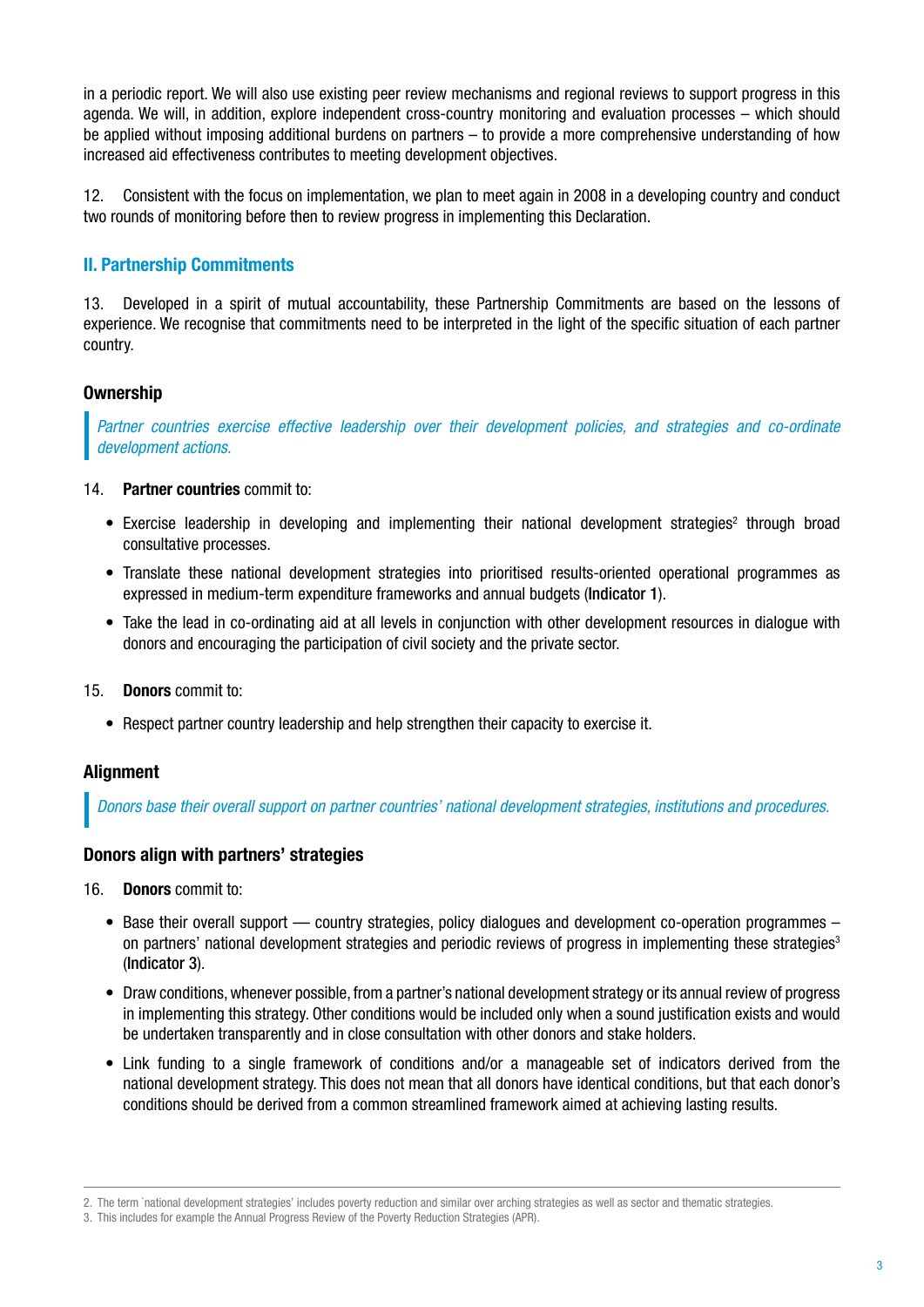#### **Donors use strengthened country systems**

17. Using a country's own institutions and systems, where these provide assurance that aid will be used for agreed purposes, increases aid effectiveness by strengthening the partner country's sustainable capacity to develop, implement and account for its policies to its citizens and parliament. Country systems and procedures typically include, but are not restricted to, national arrangements and procedures for public financial management, accounting, auditing, procurement, results frameworks and monitoring.

18. Diagnostic reviews are an important – and growing – source of information to governments and donors on the state of country systems in partner countries. Partner countries and donors have a shared interest in being able to monitor progress over time in improving country systems. They are assisted by performance assessment frameworks, and an associated set of reform measures, that build on the information set out in diagnostic reviews and related analytical work.

#### 19. **Partner countries** and **donors** jointly commit to:

- Work together to establish mutually agreed frameworks that provide reliable assessments of performance, transparency and accountability of country systems (Indicator 2).
- Integrate diagnostic reviews and performance assessment frameworks within country-led strategies for capacity development.

#### 20. **Partner countries** commit to:

- Carry out diagnostic reviews that provide reliable assessments of country systems and procedures.
- On the basis of such diagnostic reviews, undertake reforms that may be necessary to ensure that national systems, institutions and procedures for managing aid and other development resources are effective, accountable and transparent.
- Undertake reforms, such as public management reform, that may be necessary to launch and fuel sustainable capacity development processes.
- 21. **Donors** commit to:
	- Use country systems and procedures to the maximum extent possible. Where use of country systems is not feasible, establish additional safeguards and measures in ways that strengthen rather than undermine country systems and procedures (Indicator 5).
	- Avoid, to the maximum extent possible, creating dedicated structures for day-to-day management and implementation of aid-financed projects and programmes (Indicator 6).
	- Adopt harmonised performance assessment frameworks for country systems so as to avoid presenting partner countries with an excessive number of potentially conflicting targets.

#### **Partner countries strengthen development capacity with support from donors**

22. The capacity to plan, manage, implement, and account for results of policies and programmes, is critical for achieving development objectives – from analysis and dialogue through implementation, monitoring and evaluation. Capacity development is the responsibility of partner countries with donors playing a support role. It needs not only to be based on sound technical analysis, but also to be responsive to the broader social, political and economic environment, including the need to strengthen human resources.

#### 23. **Partner countries** commit to:

• Integrate specific capacity strengthening objectives in national development strategies and pursue their implementation through country-led capacity development strategies where needed.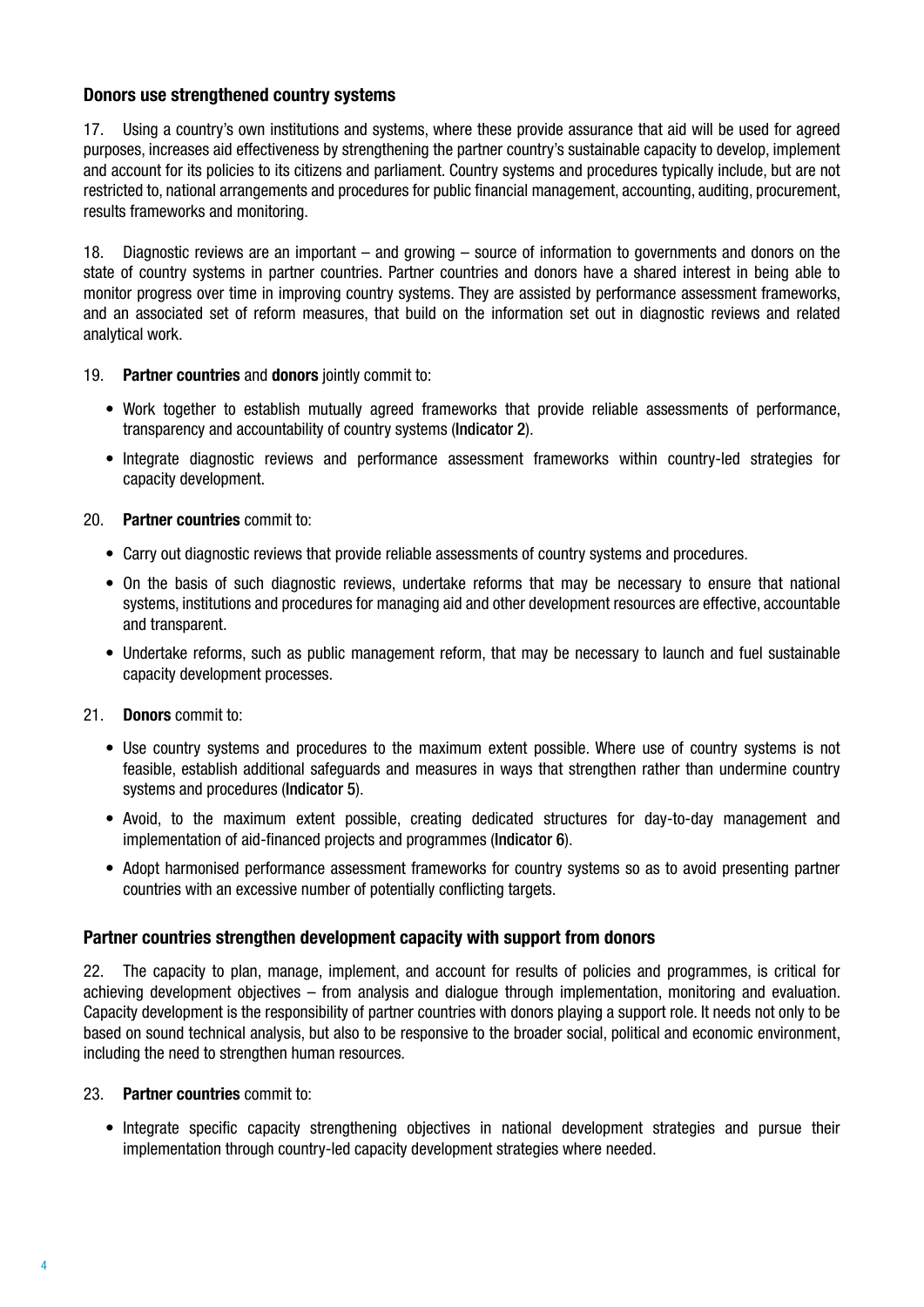- 24. **Donors** commit to:
	- Align their analytic and financial support with partners' capacity development objectives and strategies, make effective use of existing capacities and harmonise support for capacity development accordingly (Indicator 4).

#### **Strengthen public financial management capacity**

- 25. **Partner countries** commit to:
	- Intensify efforts to mobilise domestic resources, strengthen fiscal sustainability, and create an enabling environment for public and private investments.
	- Publish timely, transparent and reliable reporting on budget execution.
	- Take leadership of the public financial management reform process.
- 26. **Donors** commit to:
	- Provide reliable indicative commitments of aid over a multi-year framework and disburse aid in a timely and predictable fashion according to agreed schedules (Indicator 7).
	- Rely to the maximum extent possible on transparent partner government budget and accounting mechanisms (Indicator 5).
- 27. **Partner countries** and **donors** jointly commit to:
- Implement harmonised diagnostic reviews and performance assessment frameworks in public financial management.

#### **Strengthen national procurement systems**

- 28. **Partner countries** and **donors** jointly commit to:
	- Use mutually agreed standards and processes<sup>4</sup> to carry out diagnostics, develop sustainable reforms and monitor implementation.
	- Commit sufficient resources to support and sustain medium and long-term procurement reforms and capacity development.
	- Share feedback at the country level on recommended approaches so they can be improved over time.
- 29. **Partner countries** commit to take leadership and implement the procurement reform process.
- 30. **Donors** commit to:
	- Progressively rely on partner country systems for procurement when the country has implemented mutually agreed standards and processes (Indicator 5).
	- Adopt harmonised approaches when national systems do not meet mutually agreed levels of performance or donors do not use them.

#### **Untie aid: getting better value for money**

31. Untying aid generally increases aid effectiveness by reducing transaction costs for partner countries and improving country ownership and alignment. DAC Donors will continue to make progress on untying as encouraged by the 2001 DAC Recommendation on Untying Official Development Assistance to the Least Developed Countries (Indicator 8).

<sup>4.</sup> Such as the processes developed by the joint OECD-DAC – World Bank Round Table on Strengthening Procurement Capacities in Developing Countries.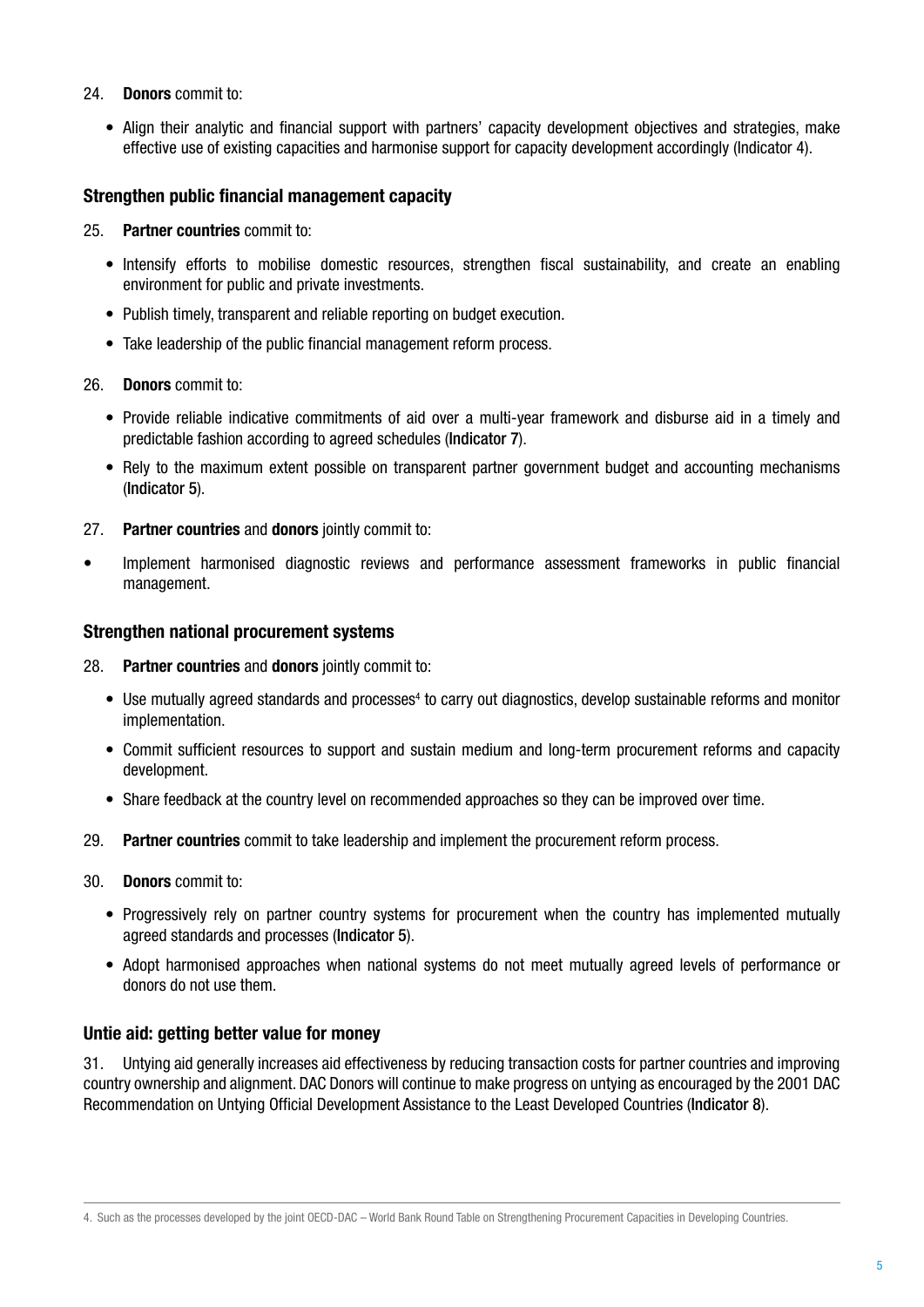### **Harmonisation**

*Donors' actions are more harmonised, transparent and collectively effective.*

#### **Donors implement common arrangements and simplify procedures**

- 32. **Donors** commit to:
	- Implement the donor action plans that they have developed as part of the follow-up to the Rome High-Level Forum.
	- Implement, where feasible, common arrangements at country level for planning, funding (*e.g.* joint financial arrangements), disbursement, monitoring, evaluating and reporting to government on donor activities and aid flows. Increased use of programme-based aid modalities can contribute to this effort (Indicator 9).
	- Work together to reduce the number of separate, duplicative, missions to the field and diagnostic reviews (Indicator 10); and promote joint training to share lessons learnt and build a community of practice.

#### **Complementarity: more effective division of labour**

33. Excessive fragmentation of aid at global, country or sector level impairs aid effectiveness. A pragmatic approach to the division of labour and burden sharing increases complementarity and can reduce transaction costs.

- 34. **Partner countries** commit to:
	- Provide clear views on donors' comparative advantage and on how to achieve donor complementarity at country or sector level.
- 35. **Donors** commit to:
	- Make full use of their respective comparative advantage at sector or country level by delegating, where appropriate, authority to lead donors for the execution of programmes, activities and tasks.
	- Work together to harmonise separate procedures.

#### **Incentives for collaborative behaviour**

- 36. **Donors** and **partner countries** jointly commit to:
	- Reform procedures and strengthen incentives including for recruitment, appraisal and training for management and staff to work towards harmonisation, alignment and results.

#### **Delivering effective aid in fragile states**<sup>5</sup>

37. The long-term vision for international engagement in fragile states is to build legitimate, effective and resilient state and other country institutions. While the guiding principles of effective aid apply equally to fragile states, they need to be adapted to environments of weak ownership and capacity and to immediate needs for basic service delivery.

#### 38. **Partner countries** commit to:

- Make progress towards building institutions and establishing governance structures that deliver effective governance, public safety, security, and equitable access to basic social services for their citizens.
- Engage in dialogue with donors on developing simple planning tools, such as the transitional results matrix, where national development strategies are not yet in place.
- Encourage broad participation of a range of national actors in setting development priorities.

<sup>5.</sup> The following section draws on the draft Principles for Good International Engagement in Fragile States, which emerged from the Senior Level Forum on Development Effectiveness in Fragile States (London, January 2005).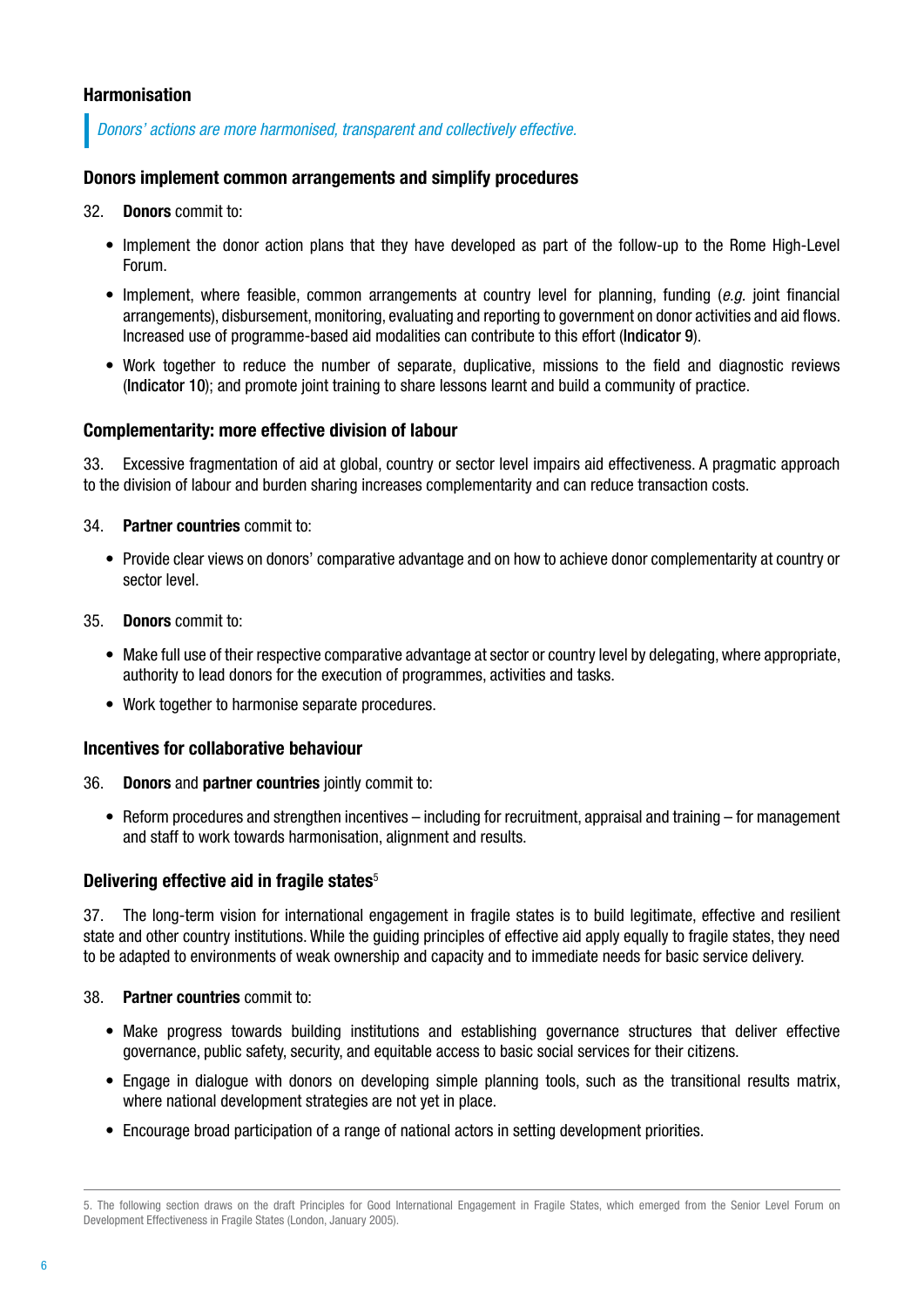#### 39. **Donors** commit to:

- Harmonise their activities. Harmonisation is all the more crucial in the absence of strong government leadership. It should focus on upstream analysis, joint assessments, joint strategies, co-ordination of political engagement; and practical initiatives such as the establishment of joint donor offices.
- Align to the maximum extent possible behind central government-led strategies or, if that is not possible, donors should make maximum use of country, regional, sector or non-government systems.
- Avoid activities that undermine national institution building, such as bypassing national budget processes or setting high salaries for local staff.
- Use an appropriate mix of aid instruments, including support for recurrent financing, particularly for countries in promising but high-risk transitions.

#### **Promoting a harmonised approach to environmental assessments**

40. Donors have achieved considerable progress in harmonisation around environmental impact assessment (EIA) including relevant health and social issues at the project level. This progress needs to be deepened, including on addressing implications of global environmental issues such as climate change, desertification and loss of biodiversity.

- 41. **Donors** and **partner countries** jointly commit to:
	- Strengthen the application of EIAs and deepen common procedures for projects, including consultations with stake holders; and develop and apply common approaches for "strategic environmental assessment" at the sector and national levels.
	- Continue to develop the specialised technical and policy capacity necessary for environmental analysis and for enforcement of legislation.
- 42. Similar harmonisation efforts are also needed on other cross-cutting issues, such as gender equality and other thematic issues including those financed by dedicated funds.

## **Managing for Results**

#### *Managing resources and improving decision-making for results*

43. Managing for results means managing and implementing aid in a way that focuses on the desired results and uses information to improve decision-making.

#### 44. **Partner countries** commit to:

- Strengthen the linkages between national development strategies and annual and multi-annual budget processes.
- Endeavour to establish results-oriented reporting and assessment frameworks that monitor progress against key dimensions of the national and sector development strategies; and that these frameworks should track a manageable number of indicators for which data are cost-effectively available (Indicator 11).

#### 45. **Donors** commit to:

- Link country programming and resources to results and align them with effective partner country performance assessment frameworks, refraining from requesting the introduction of performance indicators that are not consistent with partners' national development strategies.
- Work with partner countries to rely, as far as possible, on partner countries' results-oriented reporting and monitoring frameworks.
- Harmonise their monitoring and reporting requirements, and, until they can rely more extensively on partner countries' statistical, monitoring and evaluation systems, with partner countries to the maximum extent possible on joint formats for periodic reporting.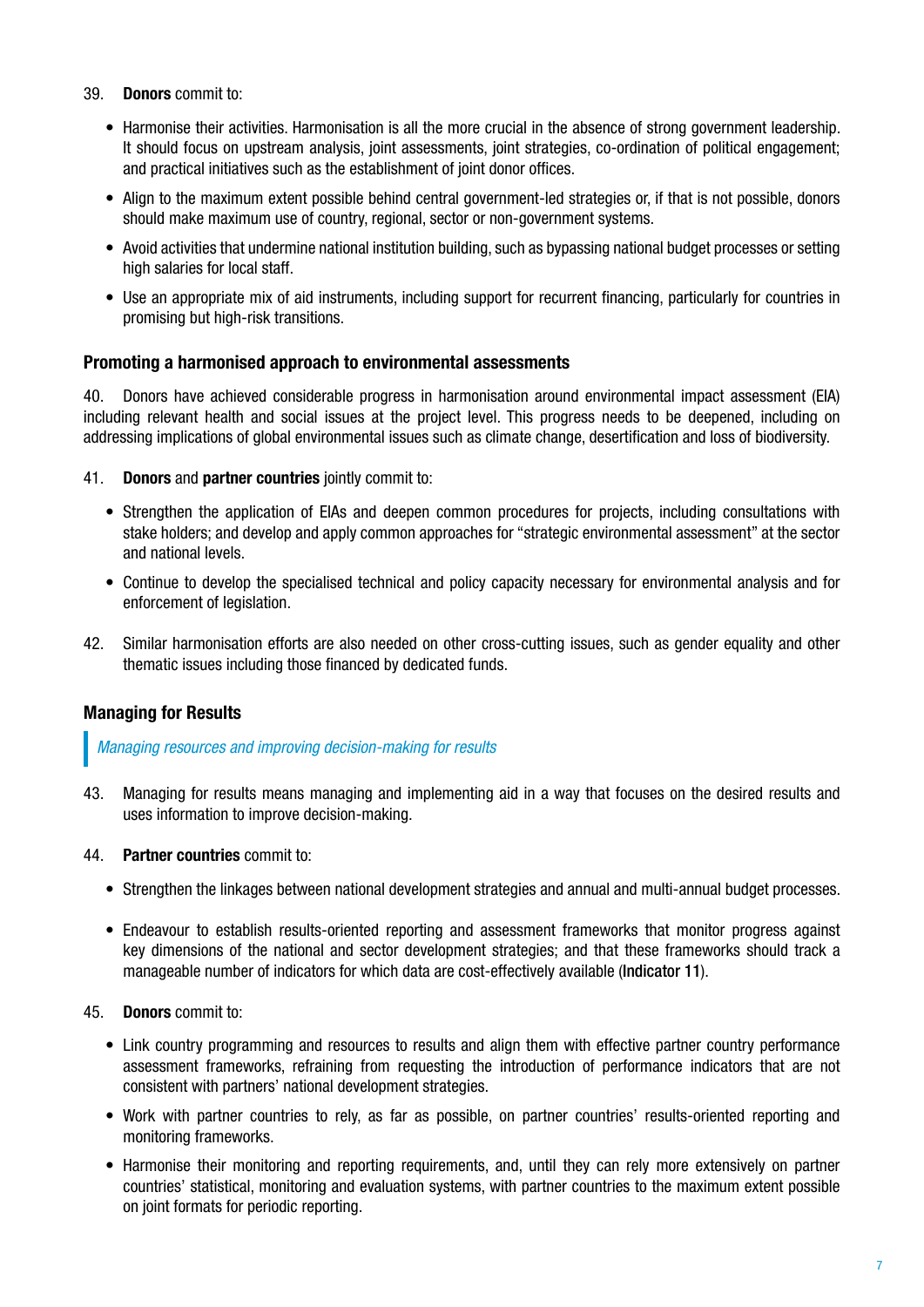#### 46. **Partner countries** and **donors** jointly commit to:

• Work together in a participatory approach to strengthen country capacities and demand for results-based management.

### **Mutual Accountability**

#### *Donors and partners are accountable for development results*

47. A major priority for partner countries and donors is to enhance mutual accountability and transparency in the use of development resources. This also helps strengthen public support for national policies and development assistance.

#### 48. **Partner countries** commit to:

- Strengthen as appropriate the parliamentary role in national development strategies and/or budgets.
- Reinforce participatory approaches by systematically involving a broad range of development partners when formulating and assessing progress in implementing national development strategies.

#### 49. **Donors** commit to:

• Provide timely, transparent and comprehensive information on aid flows so as to enable partner authorities to present comprehensive budget reports to their legislatures and citizens.

#### 50. **Partner countries** and **donors** commit to:

• Jointly assess through existing and increasingly objective country level mechanisms mutual progress in implementing agreed commitments on aid effectiveness, including the Partnership Commitments. (Indicator 12).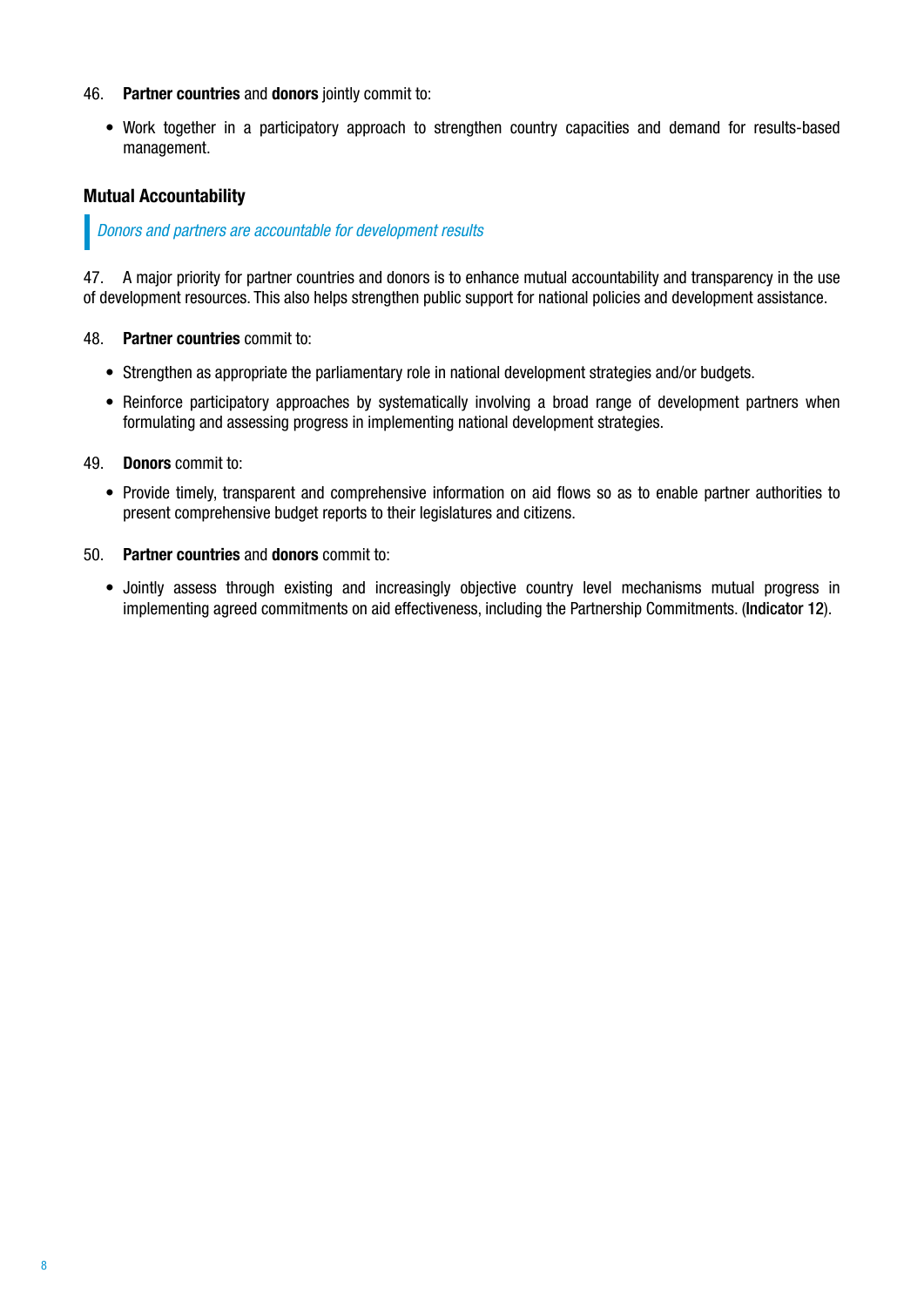## **III. Indicators of Progress**

*To be measured nationally and monitored internationally*

|                | <b>OWNERSHIP</b>                                                                                                                                                                                                                                          | <b>TARGET FOR 2010</b>                                                                                                                                                                                                                                                                                                                                                                                              |              |
|----------------|-----------------------------------------------------------------------------------------------------------------------------------------------------------------------------------------------------------------------------------------------------------|---------------------------------------------------------------------------------------------------------------------------------------------------------------------------------------------------------------------------------------------------------------------------------------------------------------------------------------------------------------------------------------------------------------------|--------------|
| $\mathbf{1}$   | Partners have operational development strategies - Number of<br>countries with national development strategies (including PRSs) that<br>have clear strategic priorities linked to a medium-term expenditure<br>framework and reflected in annual budgets. | At least 75% of partner countries have operational development<br>strategies.                                                                                                                                                                                                                                                                                                                                       |              |
|                | <b>ALIGNMENT</b>                                                                                                                                                                                                                                          | <b>TARGET FOR 2010</b>                                                                                                                                                                                                                                                                                                                                                                                              |              |
| $\overline{2}$ | Reliable country systems - Number of partner countries that have<br>procurement and public financial management systems that either<br>(a) adhere to broadly accepted good practices or (b) have a reform<br>programme in place to achieve these.         | (a) Public financial management - Half of partner countries move<br>up at least one measure (i.e., 0.5 points) on the PFM/ CPIA (Country<br>Policy and Institutional Assessment) scale of performance.<br>(b) <b>Procurement</b> $-$ One-third of partner countries move up at least<br>one measure (i.e., from D to C, C to B or B to A) on the four-point scale<br>used to assess performance for this indicator. |              |
| 3              | Aid flows are aligned on national priorities - Percent of aid flows<br>to the government sector that is reported on partners' national<br>budgets.                                                                                                        | <b>Halve the gap</b> $-$ halve the proportion of aid flows to government<br>sector not reported on government's budget(s) (with at least 85%<br>reported on budget).                                                                                                                                                                                                                                                |              |
| 4              | Strengthen capacity by co-ordinated support - Percent of donor<br>capacity-development support provided through co-ordinated pro-<br>grammes consistent with partners' national development strategies.                                                   | 50% of technical co-operation flows are implemented through<br>co-ordinated programmes consistent with national development<br>strategies.                                                                                                                                                                                                                                                                          |              |
|                | Use of country public financial management systems - Percent of                                                                                                                                                                                           | PERCENTAGE OF DONORS                                                                                                                                                                                                                                                                                                                                                                                                |              |
|                | donors and of aid flows that use public financial management<br>systems in partner countries, which either (a) adhere to broadly                                                                                                                          | <b>TARGET</b>                                                                                                                                                                                                                                                                                                                                                                                                       | SCORE*       |
|                | accepted good practices or (b) have a reform programme in place to<br>achieve these.                                                                                                                                                                      | All donors use partner countries' PFM systems.                                                                                                                                                                                                                                                                                                                                                                      | $5+$         |
|                |                                                                                                                                                                                                                                                           | 90% of donors use partner countries' PFM systems.                                                                                                                                                                                                                                                                                                                                                                   | 3.5 to $4.5$ |
| 5a             |                                                                                                                                                                                                                                                           | PERCENTAGE OF AID FLOWS                                                                                                                                                                                                                                                                                                                                                                                             |              |
|                |                                                                                                                                                                                                                                                           | <b>TARGET</b>                                                                                                                                                                                                                                                                                                                                                                                                       | SCORE*       |
|                |                                                                                                                                                                                                                                                           | A two-thirds reduction in the % of aid to the public<br>sector not using partner countries' PFM systems.                                                                                                                                                                                                                                                                                                            | $5+$         |
|                |                                                                                                                                                                                                                                                           | A one-third reduction in the $\%$ of aid to the public<br>sector not using partner countries' PFM systems.                                                                                                                                                                                                                                                                                                          | 3.5 to 4.5   |
|                | Use of country procurement systems - Percent of donors and of aid                                                                                                                                                                                         | PERCENTAGE OF DONORS                                                                                                                                                                                                                                                                                                                                                                                                |              |
|                | flows that use partner country procurement systems which either<br>(a) adhere to broadly accepted good practices or (b) have a reform<br>programme in place to achieve these.                                                                             | <b>TARGET</b>                                                                                                                                                                                                                                                                                                                                                                                                       | SCORE*       |
| 5 <sub>b</sub> |                                                                                                                                                                                                                                                           | All donors use partner countries' procurement<br>systems.                                                                                                                                                                                                                                                                                                                                                           | A            |
|                |                                                                                                                                                                                                                                                           | 90% of donors use partner countries' procurement<br>systems.                                                                                                                                                                                                                                                                                                                                                        | B            |
|                |                                                                                                                                                                                                                                                           | PERCENTAGE OF AID FLOWS                                                                                                                                                                                                                                                                                                                                                                                             |              |
|                |                                                                                                                                                                                                                                                           | <b>TARGET</b>                                                                                                                                                                                                                                                                                                                                                                                                       | SCORE*       |
|                |                                                                                                                                                                                                                                                           | A two-thirds reduction in the % of aid to the public<br>sector not using partner                                                                                                                                                                                                                                                                                                                                    | A            |
|                |                                                                                                                                                                                                                                                           | A one-third reduction in the % of aid to the public<br>sector not using partner countries' procurement systems.                                                                                                                                                                                                                                                                                                     | B            |
| 6              | Strengthen capacity by avoiding parallel implementation structures<br>- Number of parallel project implementation units (PIUs) per country.                                                                                                               | Reduce by two-thirds the stock of parallel project implementation<br>units (PIUs).                                                                                                                                                                                                                                                                                                                                  |              |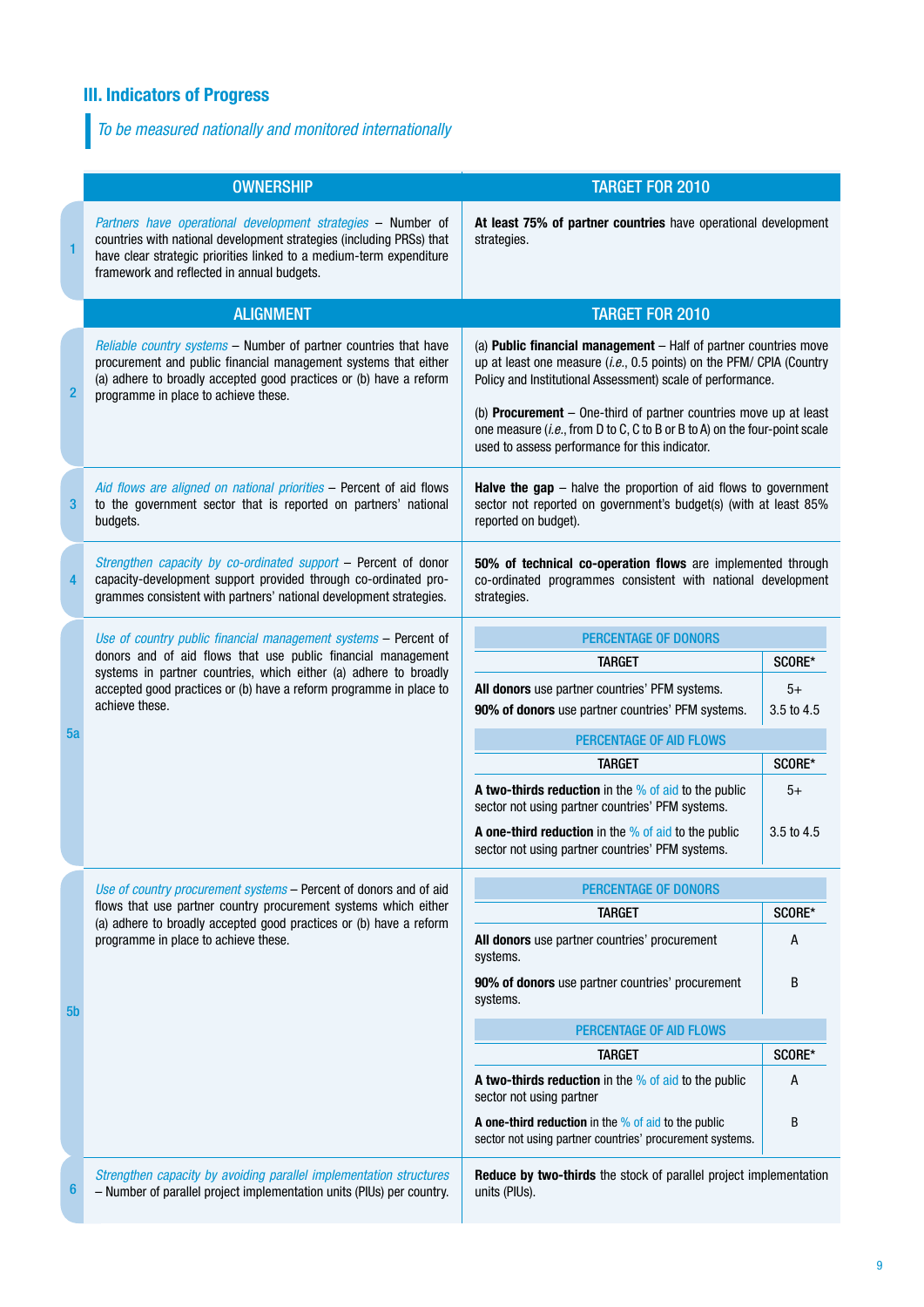|                | <b>ALIGNMENT</b>                                                                                                                                                                                                              | <b>TARGET FOR 2010</b>                                                                                                                                                |
|----------------|-------------------------------------------------------------------------------------------------------------------------------------------------------------------------------------------------------------------------------|-----------------------------------------------------------------------------------------------------------------------------------------------------------------------|
| $\overline{7}$ | Aid is more predictable – Percent of aid disbursements released<br>according to agreed schedules in annual or multi-year frameworks.                                                                                          | <b>Halve the gap</b> halve the proportion of aid not disbursed within the<br>fiscal year for which it was scheduled.                                                  |
| 8              | Aid is untied – Percent of bilateral aid that is untied.                                                                                                                                                                      | Continued progress over time.                                                                                                                                         |
|                | <b>HARMONISATION</b>                                                                                                                                                                                                          | <b>TARGET FOR 2010</b>                                                                                                                                                |
| 9              | Use of common arrangements or procedures - Percent of aid<br>provided as programme-based approaches.                                                                                                                          | 66% of aid flows are provided in the context of programme-based<br>approaches.                                                                                        |
| 10             | <i>Encourage shared analysis</i> – Percent of (a) field missions and/or<br>(b) country analytic work, including diagnostic reviews that are joint.                                                                            | (a) 40% of donor missions to the field are joint.<br>(b) 66% of country analytic work is joint.                                                                       |
|                | <b>MANAGING FOR RESULTS</b>                                                                                                                                                                                                   | <b>TARGET FOR 2010</b>                                                                                                                                                |
| 11             | Results-oriented frameworks – Number of countries with trans-<br>parent and monitorable performance assessment frameworks to<br>assess progress against (a) the national development strategies and<br>(b) sector programmes. | <b>Reduce the gap by one-third</b> $-$ Reduce the proportion of coun-<br>tries without transparent and monitorable performance assessment<br>frameworks by one-third. |
|                | <b>MUTUAL ACCOUNTABILITY</b>                                                                                                                                                                                                  | <b>TARGET FOR 2010</b>                                                                                                                                                |
| 12             | Mutual accountability – Number of partner countries that undertake<br>mutual assessments of progress in implementing agreed commit-<br>ments on aid effectiveness including those in this Declaration.                        | All partner countries have mutual assessment reviews in place.                                                                                                        |

Important Note: In accordance with paragraph 9 of the Declaration, the partnership of donors and partner countries hosted by the DAC (Working Party on Aid Effectiveness) comprising OECD/DAC members, partner countries and multilateral institutions, met twice, on 30-31 May 2005 and on 7-8 July 2005 to adopt, and review where appropriate, the targets for the twelve Indicators of Progress. At these meetings an agreement was reached on the targets presented under Section III of the present Declaration. This agreement is subject to reservations by one donor on (a) the methodology for assessing the quality of locally-managed procurement systems (relating to targets 2b and 5b) and (b) the acceptable quality of public financial management reform programmes (relating to target 5a.ii). Further discussions are underway to address these issues. The targets, including the reservation, have been notified to the Chairs of the High-level Plenary Meeting of the 59th General Assembly of the United Nations in a letter of 9 September 2005 by Mr. Richard Manning, Chair of the OECD Development Assistance Committee (DAC).

\*Note on Indicator 5: Scores for Indicator 5 are determined by the methodology used to measure quality of procurement and public financial management systems under Indicator 2 above.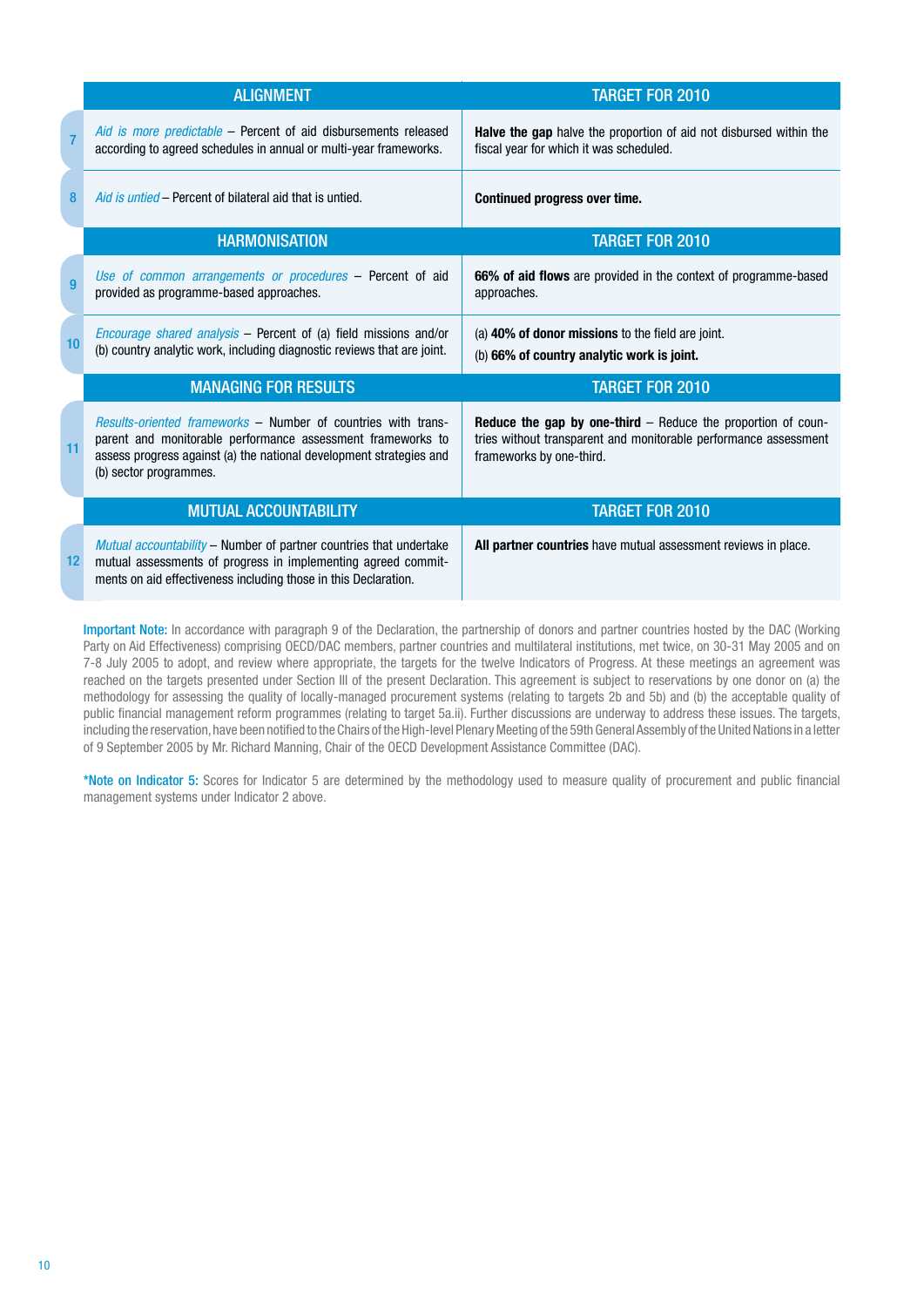## **Appendix A:**

#### *Methodological Notes on the Indicators of Progress*

The Indicators of Progress provides a framework in which to make operational the responsibilities and accountabilities that are framed in the Paris Declaration on Aid Effectiveness. This framework draws selectively from the Partnership Commitments presented in Section II of this Declaration.

Purpose – The Indicators of Progress provide a framework in which to make operational the responsibilities and accountabilities that are framed in the Paris Declaration on Aid Effectiveness. They measure principally collective behaviour at the country level.

Country level vs. global level – The indicators are to be measured at the country level in close collaboration between partner countries and donors. Values of country level indicators can then be statistically aggregated at the regional or global level. This global aggregation would be done both for the country panel mentioned below, for purposes of statistical comparability, and more broadly for all partner countries for which relevant data are available.

Donor / Partner country performance – The indicators of progress also provide a benchmark against which individual donor agencies or partner countries can measure their performance at the country, regional, or global level. In measuring individual donor performance, the indicators should be applied with flexibility in the recognition that donors have different institutional mandates.

Targets – The targets are set at the global level. Progress against these targets is to be measured by aggregating data measured at the country level. In addition to global targets, partner countries and donors in a given country might agree on country-level targets.

Baseline – A baseline will be established for 2005 in a panel of self-selected countries. The partnership of donors and partner countries hosted by the DAC (Working Party on Aid Effectiveness) is asked to establish this panel.

Definitions and criteria – The partnership of donors and partner countries hosted by the DAC (Working Party on Aid Effectiveness) is asked to provide specific guidance on definitions, scope of application, criteria and methodologies to assure that results can be aggregated across countries and across time.

Note on Indicator 9 – Programme based approaches are defined in Volume 2 of Harmonising Donor Practices for Effective Aid Delivery (OECD, 2005) in Box 3.1 as a way of engaging in development cooperation based on the principles of co-ordinated support for a locally owned programme of development, such as a national development strategy, a sector programme, a thematic programme or a programme of a specific organisation. Programme based approaches share the following features: (a) leadership by the host country or organisation; (b) a single comprehensive programme and budget framework; (c) a formalised process for donor co-ordination and harmonisation of donor procedures for reporting, budgeting, financial management and procurement; (d) Efforts to increase the use of local systems for programme design and implementation, financial management, monitoring and evaluation. For the purpose of indicator 9 performance will be measured separately across the aid modalities that contribute to programme-based approaches.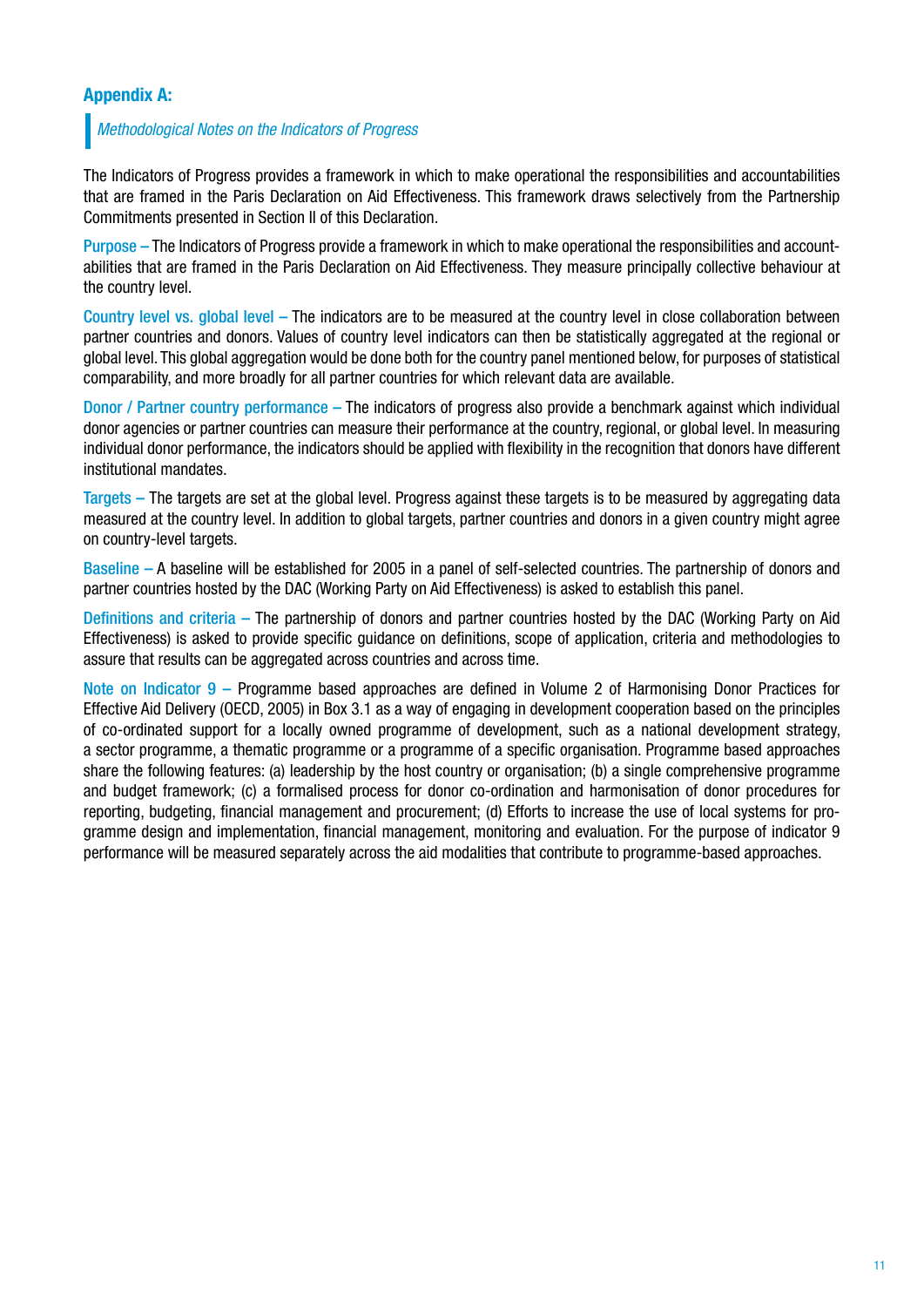## **Appendix B:**

*List of Participating Countries and Organisations*

| Albania               | Australia                  | Austria                         | Bangladesh      |
|-----------------------|----------------------------|---------------------------------|-----------------|
| Belgium               | <b>Benin</b>               | <b>Bolivia</b>                  | <b>Botswana</b> |
| [Brazil]*             | <b>Burkina Faso</b>        | <b>Burundi</b>                  | Cambodia        |
| Cameroon              | Canada                     | China                           | Congo D.R.      |
| <b>Czech Republic</b> | <b>Denmark</b>             | Dominican Republic              | Egypt           |
| Ethiopia              | <b>European Commission</b> | Fiji                            | Finland         |
| France                | Gambia, The                | Germany                         | Ghana           |
| Greece                | Guatemala                  | Guinea                          | Honduras        |
| Iceland               | Indonesia                  | Ireland                         | Italy           |
| Jamaica               | Japan                      | Jordan                          | Kenya           |
| Korea                 | Kuwait                     | Kyrgyz Republic                 | Lao PDR         |
| Luxembourg            | Madagascar                 | Malawi                          | Malaysia        |
| Mali                  | Mauritania                 | <b>Mexico</b>                   | Mongolia        |
| <b>Morocco</b>        | Mozambique                 | Nepal                           | Netherlands     |
| New Zealand           | Nicaragua                  | Niger                           | Norway          |
| Pakistan              | Papua New Guinea           | Philippines                     | Poland          |
| Portugal              | Romania                    | <b>Russian Federation</b>       | Rwanda          |
| Saudi Arabia          | Senegal                    | Serbia and Montenegro           | Slovak Republic |
| Solomon Islands       | South Africa               | Spain                           | Sri Lanka       |
| Sweden                | Switzerland                | Tajikistan                      | Tanzania        |
| <b>Thailand</b>       | <b>Timor-Leste</b>         | Tunisia                         | <b>Turkey</b>   |
| Uganda                | <b>United Kingdom</b>      | <b>United States of America</b> | Vanuatu         |
| Vietnam               | Yemen                      | Zambia                          |                 |

#### **Participating Countries**

### \*To be confirmed.

More countries than listed here have endorsed the Paris Declaration. For a full and up to date list please consult www.oecd.org/dac/effectiveness/parisdeclaration/members.

## **Participating Organisations**

| African Development Bank                                      | Arab Bank for Economic Development in Africa           |
|---------------------------------------------------------------|--------------------------------------------------------|
| Asian Development Bank                                        | <b>Commonwealth Secretariat</b>                        |
| Consultative Group to Assist the Poorest (CGAP)               | Council of Europe Development Bank (CEB)               |
| Economic Commission for Africa (ECA)                          | Education for All Fast Track Initiative (EFA-FTI)      |
| European Bank for Reconstruction and Development (EBRD)       | European Investment Bank (EIB)                         |
| Global Fund to Fight Aids, Tuberculosis and Malaria           | G <sub>24</sub>                                        |
| Inter-American Development Bank                               | International Fund for Agricultural Development (IFAD) |
| International Monetary Fund (IMF)                             | International Organisation of the Francophonie         |
| <b>Islamic Development Bank</b>                               | Millennium Campaign                                    |
| New Partnership for Africa's Development (NEPAD)              | Nordic Development Fund                                |
| Organisation for Economic Co-operation and Development (OECD) | Organisation of Eastern Caribbean States (OECS)        |
| <b>OPEC Fund for International Development</b>                | Pacific Islands Forum Secretariat                      |
| United Nations Development Group (UNDG)                       | <b>World Bank</b>                                      |
|                                                               |                                                        |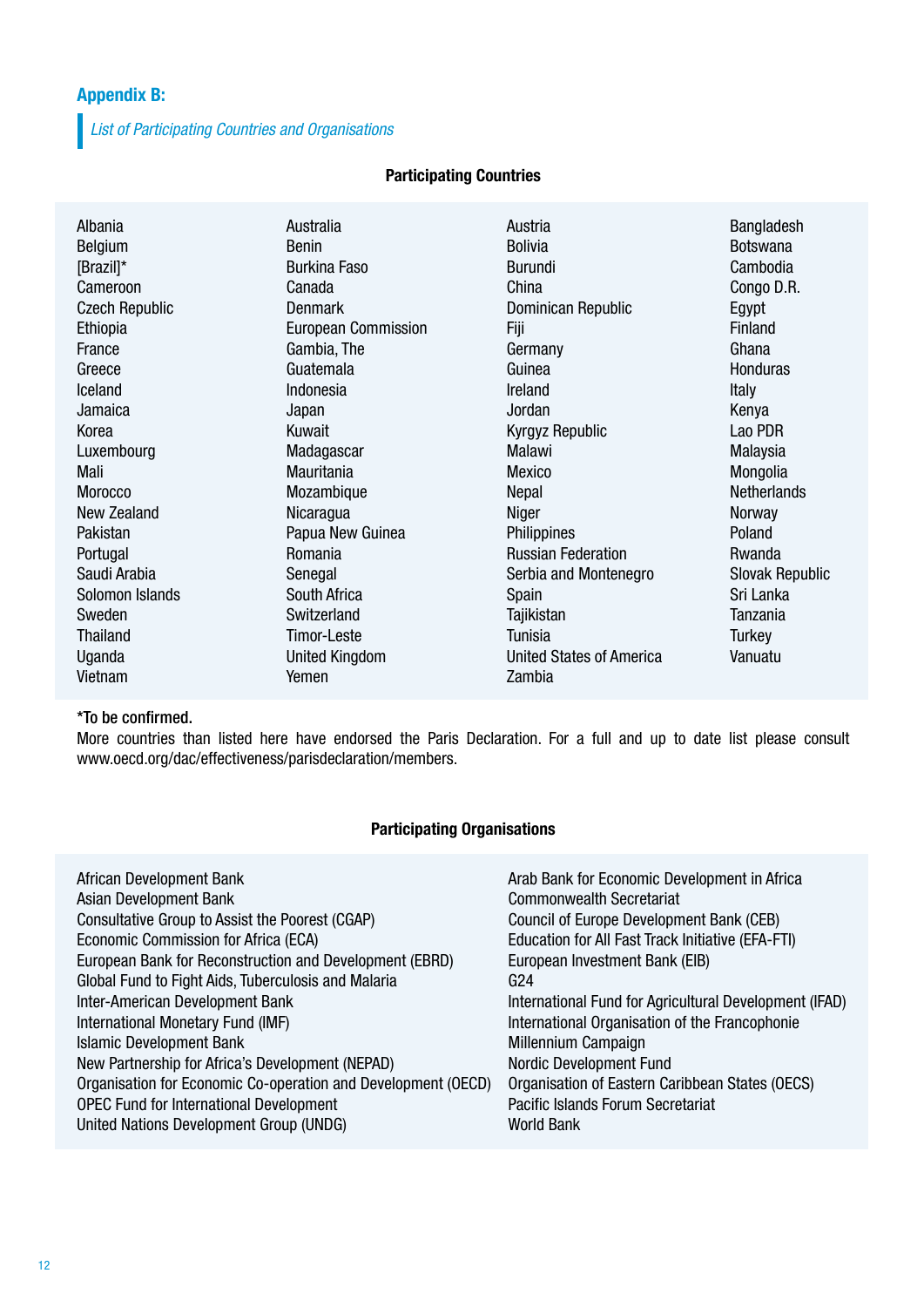## **Civil Society Organisations**

Africa Humanitarian Action AFRODAD Bill and Melinda Gates Foundations Canadian Council for International Cooperation (CCIC) Comité Catholique contre la Faim et pour le Développement (CCFD) Coopération Internationale pour le Développement et la Solidarité (CIDSE) Comisión Económica (Nicaragua) ENDA Tiers Monde EURODAD International Union for Conservation of Nature and Natural Resources (IUCN) Japan NGO Center for International Cooperation (JANIC) Reality of Aid Network Tanzania Social and Economic Trust (TASOET) UK Aid Network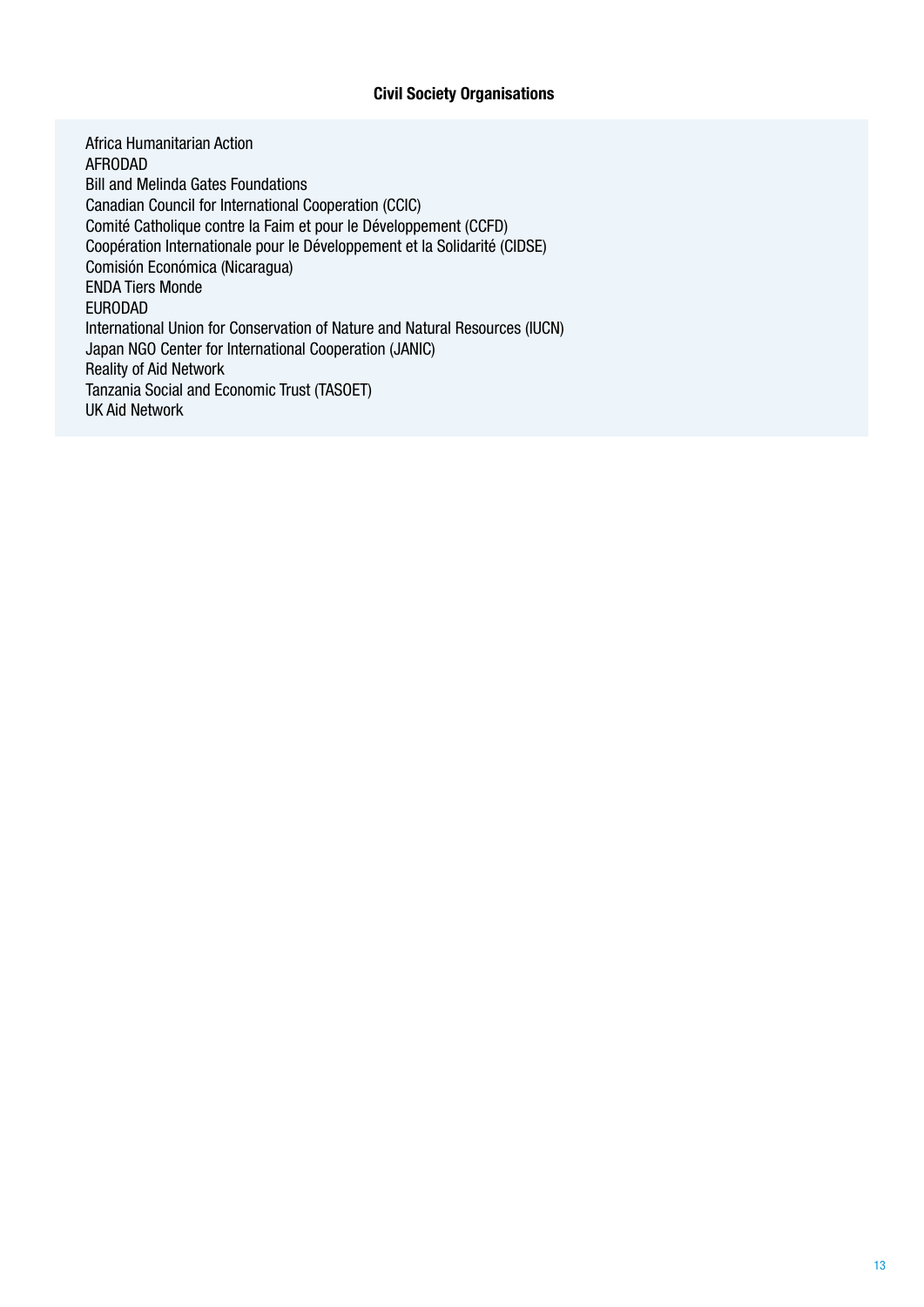## **Accra Agenda for Action**

*Ministers of developing and donor countries responsible for promoting development and Heads of multilateral and bilateral development institutions endorsed the following statement in Accra, Ghana, on 4 September 2008 to accelerate and deepen implementation of the Paris Declaration on Aid Effectiveness (2 March 2005).*

## **This is a moment of opportunity**

1. We are committed to eradicating poverty and promoting peace and prosperity by building stronger, more effective partnerships that enable developing countries to realise their development goals.

2. There has been progress. Fifteen years ago, two out of five people lived in extreme poverty; today, that figure has been reduced to one in four. However, 1.4 billion people – most of them women and girls – still live in extreme poverty,1 and access to safe drinking water and health care remains a major issue in many parts of the world. In addition, new global challenges – rising food and fuel prices and climate change – threaten the advances against poverty many countries have made.

3. We need to achieve much more if all countries are to meet the Millennium Development Goals (MDGs). Aid is only one part of the development picture. Democracy, economic growth, social progress, and care for the environment are the prime engines of development in all countries. Addressing inequalities of income and opportunity within countries and between states is essential to global progress. Gender equality, respect for human rights, and environmental sustainability are cornerstones for achieving enduring impact on the lives and potential of poor women, men, and children. It is vital that all our policies address these issues in a more systematic and coherent way.

4. In 2008, three international conferences will help us accelerate the pace of change: the Accra High Level Forum on Aid Effectiveness, the United Nations High Level Event on the MDGs in New York, and the Financing for Development follow-up meeting in Doha. Today at Accra, we are leading the way, united in a common objective: to unlock the full potential of aid in achieving lasting development results.

## **We are making progress, but not enough**

5. Learning from our past successes and failures in development co-operation and building on the 2003 Rome Declaration on Harmonisation, in March 2005 we adopted an ambitious set of reforms: the Paris Declaration on Aid Effectiveness. In the Paris Declaration, we agreed to develop a genuine partnership, with developing countries clearly in charge of their own development processes. We also agreed to hold each other accountable for achieving concrete development results. Three and one-half years later, we are reconvening in Accra to review progress and address the challenges that now face us.

6. Evidence shows we are making progress, but not enough. A recent evaluation shows that the Paris Declaration has created powerful momentum to change the way developing countries and donors work together on the ground. According to the 2008 Monitoring Survey, a large number of developing countries have improved their management of public funds. Donors, in turn, are increasingly improving their co-ordination at country level. Yet the pace of progress is too slow. Without further reform and faster action we will not meet our 2010 commitments and targets for improving the quality of aid.

## **We will take action to accelerate progress**

7. Evidence shows that we will need to address three major challenges to accelerate progress on aid effectiveness:

8. *Country ownership is key.* Developing country governments will take stronger leadership of their own development policies, and will engage with their parliaments and citizens in shaping those policies. Donors will support them by respecting countries' priorities, investing in their human resources and institutions, making greater use of their systems to deliver aid, and increasing the predictability of aid flows.

<sup>1.</sup> These figures are based on a recent World Bank study that found the poverty line to be \$1.25 a day in 2005 prices.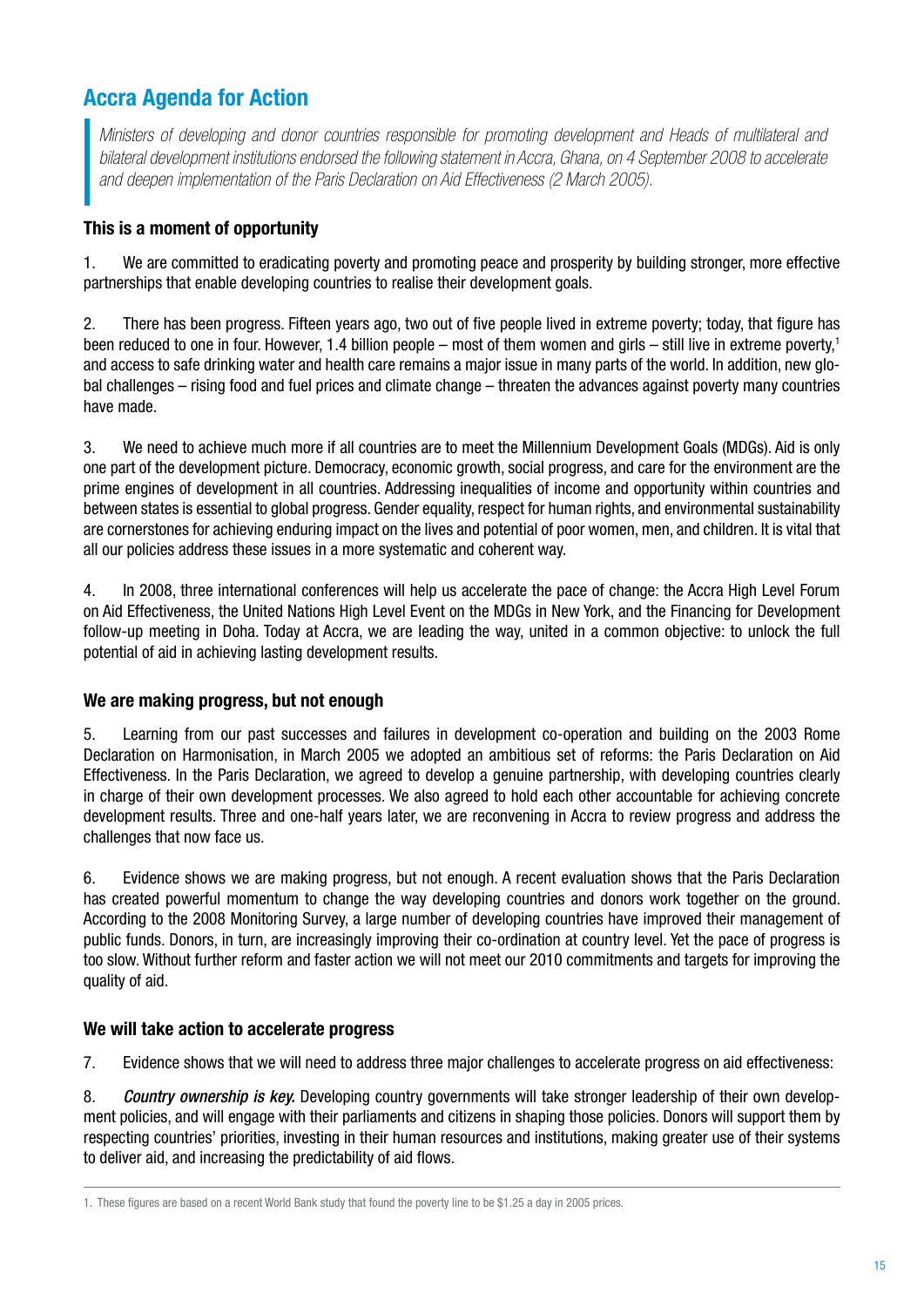9. *Building more effective and inclusive partnerships.* In recent years, more development actors – middleincome countries, global funds, the private sector, civil society organisations – have been increasing their contributions and bringing valuable experience to the table. This also creates management and co-ordination challenges. Together, all development actors will work in more inclusive partnerships so that all our efforts have greater impact on reducing poverty.

10. *Achieving development results – and openly accounting for them – must be at the heart of all we do.* More than ever, citizens and taxpayers of all countries expect to see the tangible results of development efforts. We will demonstrate that our actions translate into positive impacts on people's lives. We will be accountable to each other and to our respective parliaments and governing bodies for these outcomes.

11. Without addressing these obstacles to faster progress, we will fall short of our commitments and miss opportunities to improve the livelihoods of the most vulnerable people in the world. Therefore, we are reaffirming the commitments we made in the Paris Declaration and, in this Accra Agenda for Action, are agreeing on concrete and monitorable actions to accelerate progress to meet those commitments by 2010. We commit to continuing efforts in monitoring and evaluation that will assess whether we have achieved the commitments we agreed in the Paris Declaration and the Accra Agenda for Action, and to what extent aid effectiveness is improving and generating greater development impact.

## **Strengthening Country Ownership over Development**

12. Developing countries determine and implement their development policies to achieve their own economic, social and environmental goals. We agreed in the Paris Declaration that this would be our first priority. Today, we are taking additional steps to turn this resolution into a reality.

## **We will broaden country-level policy dialogue on development**

13. We will engage in open and inclusive dialogue on development policies. We acknowledge the critical role and responsibility of parliaments in ensuring country ownership of development processes. To further this objective we will take the following actions:

- a) Developing country governments will work more closely with parliaments and local authorities in preparing, implementing and monitoring national development policies and plans. They will also engage with civil society organisations (CSOs).
- b) Donors will support efforts to increase the capacity of all development actors parliaments, central and local governments, CSOs, research institutes, media and the private sector – to take an active role in dialogue on development policy and on the role of aid in contributing to countries' development objectives.
- c) Developing countries and donors will ensure that their respective development policies and programmes are designed and implemented in ways consistent with their agreed international commitments on gender equality, human rights, disability and environmental sustainability.

## **Developing countries will strengthen their capacity to lead and manage development**

14. Without robust capacity – strong institutions, systems, and local expertise – developing countries cannot fully own and manage their development processes. We agreed in the Paris Declaration that capacity development is the responsibility of developing countries, with donors playing a supportive role, and that technical co-operation is one means among others to develop capacity. Together, developing countries and donors will take the following actions to strengthen capacity development:

- a) Developing countries will systematically identify areas where there is a need to strengthen the capacity to perform and deliver services at all levels – national, sub-national, sectoral, and thematic – and design strategies to address them. Donors will strengthen their own capacity and skills to be more responsive to developing countries' needs.
- b) Donors' support for capacity development will be demand-driven and designed to support country ownership. To this end, developing countries and donors will i) jointly select and manage technical co-operation, and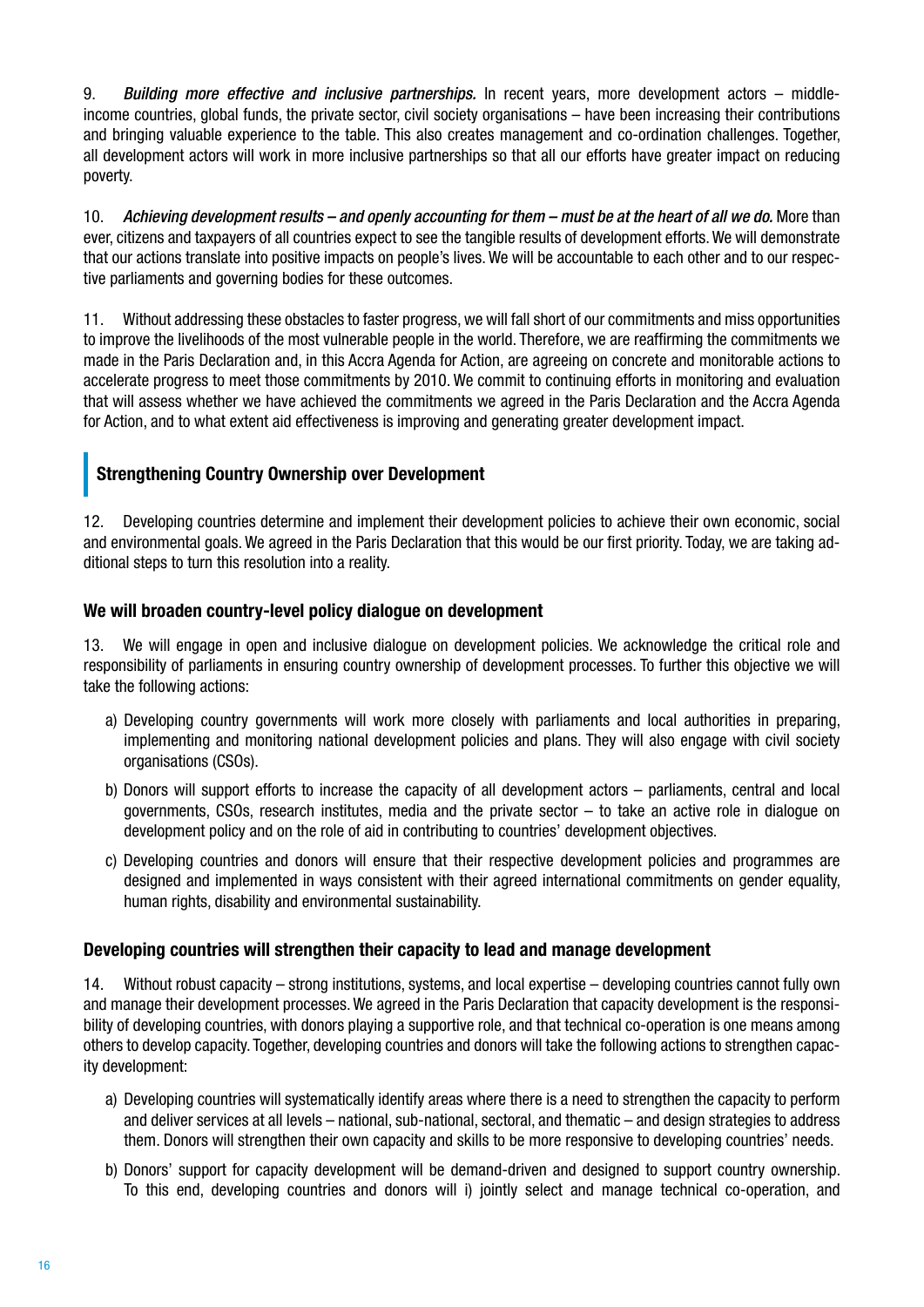ii) promote the provision of technical co-operation by local and regional resources, including through South-South co-operation.

c) Developing countries and donors will work together at all levels to promote operational changes that make capacity development support more effective.

### **We will strengthen and use developing country systems to the maximum extent possible**

15. Successful development depends to a large extent on a government's capacity to implement its policies and manage public resources through its own institutions and systems. In the Paris Declaration, developing countries committed to strengthen their systems<sup>2</sup> and donors committed to use those systems to the maximum extent possible. Evidence shows, however, that developing countries and donors are not on track to meet these commitments. Progress in improving the quality of country systems varies considerably among countries; and even when there are good-quality country systems, donors often do not use them. Yet it is recognised that using country systems promotes their development. To strengthen and increase the use of country systems, we will take the following actions:

- a) Donors agree to use country systems as the first option for aid programmes in support of activities managed by the public sector.
- b) Should donors choose to use another option and rely on aid delivery mechanisms outside country systems (including parallel project implementation units), they will transparently state the rationale for this and will review their positions at regular intervals. Where use of country systems is not feasible, donors will establish additional safeguards and measures in ways that strengthen rather than undermine country systems and procedures.
- c) Developing countries and donors will jointly assess the quality of country systems in a country-led process using mutually agreed diagnostic tools. Where country systems require further strengthening, developing countries will lead in defining reform programmes and priorities. Donors will support these reforms and provide capacity development assistance.
- d) Donors will immediately start working on and sharing transparent plans for undertaking their Paris commitments on using country systems in all forms of development assistance; provide staff guidance on how these systems can be used; and ensure that internal incentives encourage their use. They will finalise these plans as a matter of urgency.
- e) Donors recollect and reaffirm their Paris Declaration commitment to provide 66% of aid as programme-based approaches. In addition, donors will aim to channel 50% or more of government-to-government assistance through country fiduciary systems, including by increasing the percentage of assistance provided through programmebased approaches.

## **Building More Effective and Inclusive Partnerships for Development**

16. Aid is about building partnerships for development. Such partnerships are most effective when they fully harness the energy, skills and experience of all development actors—bilateral and multilateral donors, global funds, CSOs, and the private sector. To support developing countries' efforts to build for the future, we resolve to create partnerships that will include all these actors.

#### **We will reduce costly fragmentation of aid**

17. The effectiveness of aid is reduced when there are too many duplicating initiatives, especially at country and sector levels. We will reduce the fragmentation of aid by improving the complementarity of donors' efforts and the division of labour among donors, including through improved allocation of resources within sectors, within countries, and across countries. To this end:

a) Developing countries will lead in determining the optimal roles of donors in supporting their development efforts at national, regional and sectoral levels. Donors will respect developing countries' priorities, ensuring that new arrangements on the division of labour will not result in individual developing countries receiving less aid.

<sup>2.</sup> These include, but are not limited to, systems for public financial management, procurement, audit, monitoring and evaluation, and social and environmental assessment.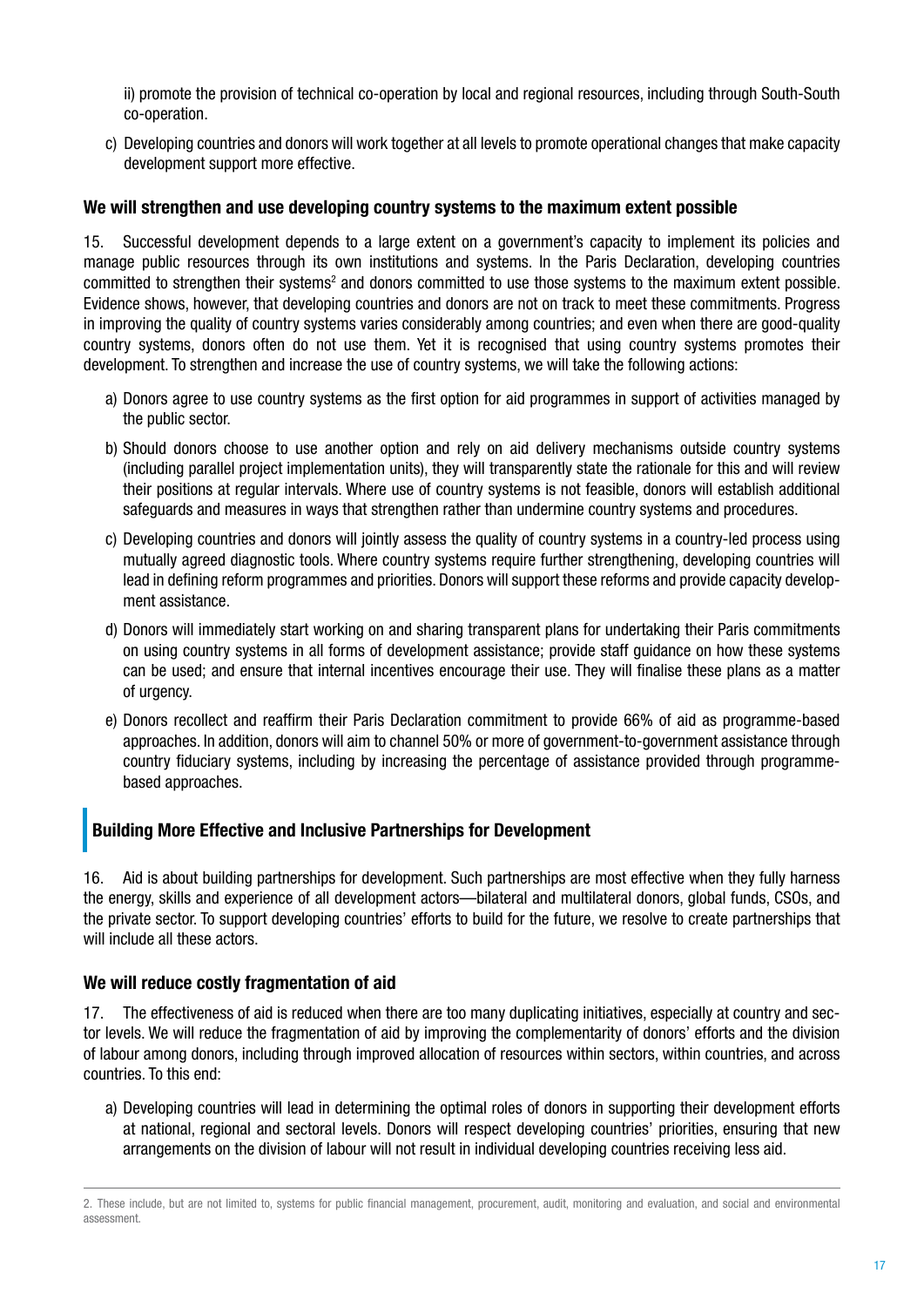- b) Donors and developing countries will work together with the Working Party on Aid Effectiveness to complete good practice principles on country-led division of labour. To that end, they will elaborate plans to ensure the maximum co-ordination of development co-operation. We will evaluate progress in implementation starting in 2009.
- c) We will start dialogue on international division of labour across countries by June 2009.
- d) We will work to address the issue of countries that receive insufficient aid.

#### **We will increase aid's value for money**

18. Since the Paris Declaration was agreed in 2005, OECD-DAC donors have made progress in untying their aid. A number of donors have already fully untied their aid, and we encourage others to do so. We will pursue, and accelerate, these efforts by taking the following actions:

- a) OECD-DAC donors will extend coverage of the 2001 DAC Recommendation on Untying Aid to non-LDC HIPCs<sup>3</sup> and will improve their reporting on the 2001 DAC Recommendation.
- b) Donors will elaborate individual plans to further untie their aid to the maximum extent.
- c) Donors will promote the use of local and regional procurement by ensuring that their procurement procedures are transparent and allow local and regional firms to compete. We will build on examples of good practice to help improve local firms' capacity to compete successfully for aid-funded procurement.
- d) We will respect our international agreements on corporate social responsibility.

#### **We welcome and will work with all development actors**

19. The contributions of all development actors are more effective when developing countries are in a position to manage and co-ordinate them. We welcome the role of new contributors and will improve the way all development actors work together by taking the following actions:

- a) We encourage all development actors, including those engaged in South-South co-operation, to use the Paris Declaration principles as a point of reference in providing development co-operation.
- b) We acknowledge the contributions made by all development actors, and in particular the role of middle-income countries as both providers and recipients of aid. We recognise the importance and particularities of South-South co-operation and acknowledge that we can learn from the experience of developing countries. We encourage further development of triangular co-operation.
- c) Global funds and programmes make an important contribution to development. The programmes they fund are most effective in conjunction with complementary efforts to improve the policy environment and to strengthen the institutions in the sectors in which they operate. We call upon all global funds to support country ownership, to align and harmonise their assistance proactively, and to make good use of mutual accountability frameworks, while continuing their emphasis on achieving results. As new global challenges emerge, donors will ensure that existing channels for aid delivery are used and, if necessary, strengthened before creating separate new channels that risk further fragmentation and complicate co-ordination at country level.
- d) We encourage developing countries to mobilise, manage and evaluate their international co-operation initiatives for the benefit of other developing countries.
- e) South-South co-operation on development aims to observe the principle of non-interference in internal affairs, equality among developing partners and respect for their independence, national sovereignty, cultural diversity and identity and local content. It plays an important role in international development co-operation and is a valuable complement to North-South co-operation.

#### **We will deepen our engagement with civil society organisations**

20. We will deepen our engagement with CSOs as independent development actors in their own right whose efforts

<sup>3.</sup> The 2001 DAC recommendation on Untying ODA to the Least Developed Countries (LDCs) covers 31 so-called Heavily Indebted Poor Countries (HIPCs). The OECD Development Assistance Committee (DAC) at its 2008 High Level Meeting agreed to extend the 2001 Recommendation to cover the remaining eight countries that are part of the HIPC initiative: Bolivia, Cameroon, Côte d'Ivoire, Ghana, Guyana, Honduras, Nicaragua and Republic of Congo.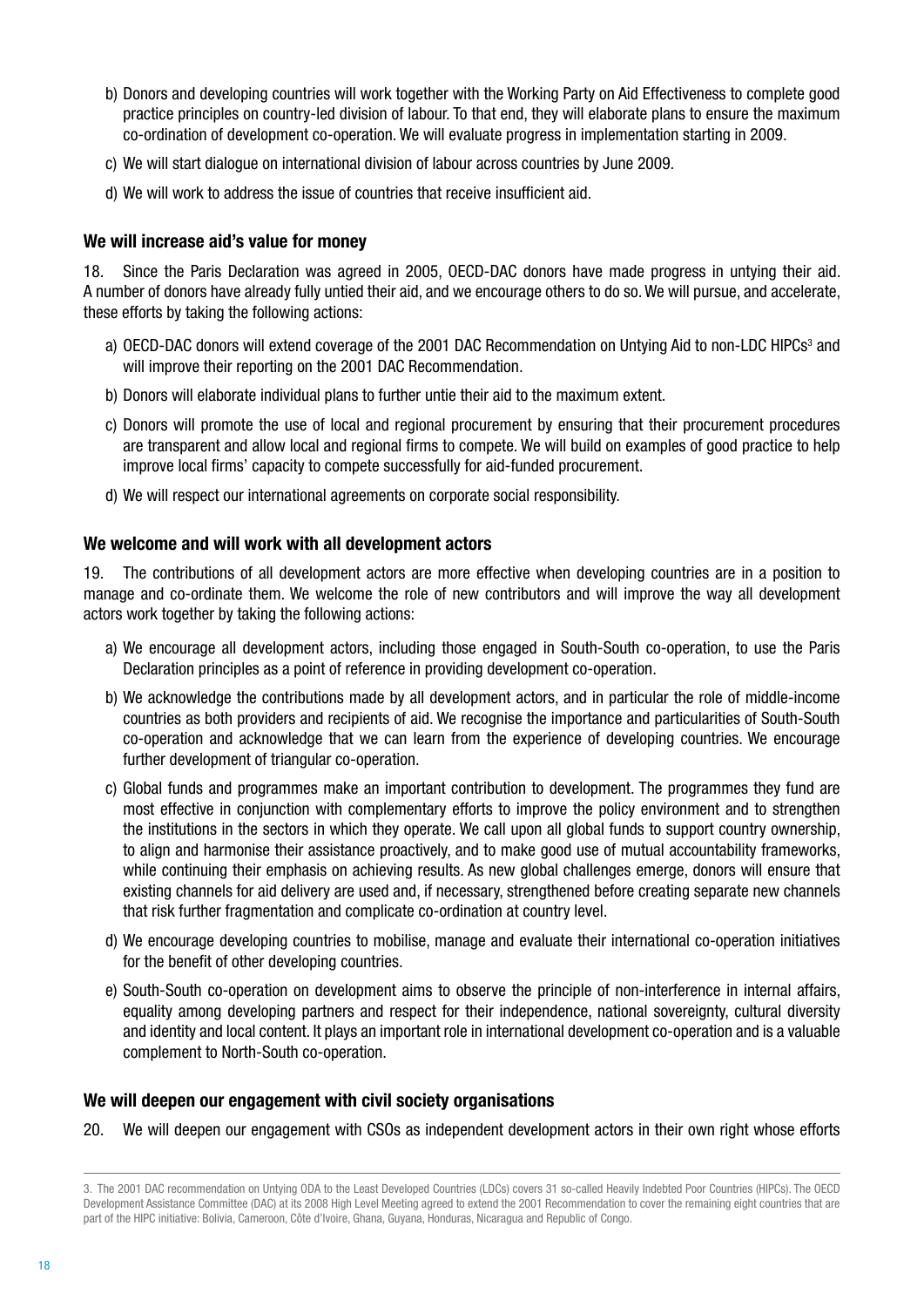complement those of governments and the private sector. We share an interest in ensuring that CSO contributions to development reach their full potential. To this end:

a) We invite CSOs to reflect on how they can apply the Paris principles of aid effectiveness from a CSO perspective.

b) We welcome the CSOs' proposal to engage with them in a CSO-led multistakeholder process to promote CSO development effectiveness. As part of that process, we will seek to i) improve co-ordination of CSO efforts with government programmes, ii) enhance CSO accountability for results, and iii) improve information on CSO activities.

c) We will work with CSOs to provide an enabling environment that maximises their contributions to development.

#### **We will adapt aid policies for countries in fragile situations**

21. In the Paris Declaration, we agreed that aid effectiveness principles apply equally to development co-operation in situations of fragility, including countries emerging from conflict, but that these principles need to be adapted to environments of weak ownership or capacity. Since then, Principles for Good International Engagement in Fragile States and Situations have been agreed. To further improve aid effectiveness in these environments, we will take the following actions:

- a) Donors will conduct joint assessments of governance and capacity and examine the causes of conflict, fragility and insecurity, engaging developing country authorities and other relevant stake holders to the maximum extent possible.
- b) At country level, donors and developing countries will work and agree on a set of realistic peace- and state-building objectives that address the root causes of conflict and fragility and help ensure the protection and participation of women. This process will be informed by international dialogue between partners and donors on these objectives as prerequisites for development.
- c) Donors will provide demand-driven, tailored and co-ordinated capacity-development support for core state functions and for early and sustained recovery. They will work with developing countries to design interim measures that are appropriately sequenced and that lead to sustainable local institutions.
- d) Donors will work on flexible, rapid and long-term funding modalities, on a pooled basis where appropriate, to i) bridge humanitarian, recovery and longer-term development phases, and ii) support stabilisation, inclusive peace building, and the building of capable, accountable and responsive states. In collaboration with developing countries, donors will foster partnerships with the UN System, international financial institutions and other donors.
- e) At country level and on a voluntary basis, donors and developing countries will monitor implementation of the Principles for Good International Engagement in Fragile States and Situations, and will share results as part of progress reports on implementing the Paris Declaration.

## **Delivering and Accounting for Development Results**

22. We will be judged by the impacts that our collective efforts have on the lives of poor people. We recognise that greater transparency and accountability for the use of development resources—domestic as well as external—are powerful drivers of progress.

#### **We will focus on delivering results**

- 23. We will improve our management for results by taking the following actions:
	- a) Developing countries will strengthen the quality of policy design, implementation and assessment by improving information systems, including, as appropriate, disaggregating data by sex, region and socioeconomic status.
	- b) Developing countries and donors will work to develop cost-effective results management instruments to assess the impact of development policies and adjust them as necessary. We will better co-ordinate and link the various sources of information, including national statistical systems, budgeting, planning, monitoring and country-led evaluations of policy performance.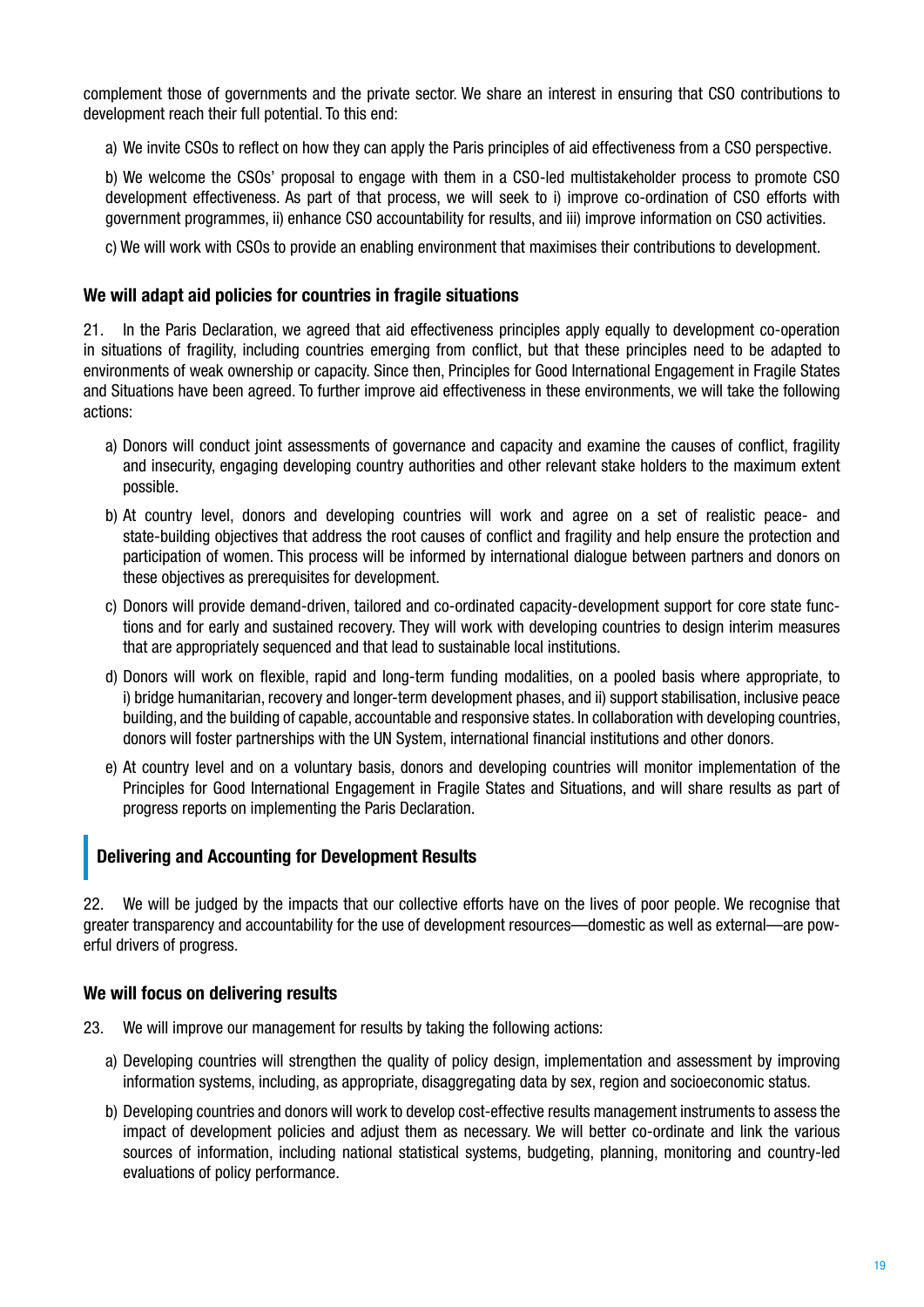- c) Donors will align their monitoring with country information systems. They will support, and invest in strengthening, developing countries' national statistical capacity and information systems, including those for managing aid.
- d) We will strengthen incentives to improve aid effectiveness. We will systematically review and address legal or administrative impediments to implementing international commitments on aid effectiveness. Donors will pay more attention to delegating sufficient authority to country offices and to changing organisational and staff incentives to promote behaviour in line with aid effectiveness principles.

#### **We will be more accountable and transparent to our publics for results**

24. Transparency and accountability are essential elements for development results. They lie at the heart of the Paris Declaration, in which we agreed that countries and donors would become more accountable to each other and to their citizens. We will pursue these efforts by taking the following actions:

- a) We will make aid more transparent. Developing countries will facilitate parliamentary oversight by implementing greater transparency in public financial management, including public disclosure of revenues, budgets, expenditures, procurement and audits. Donors will publicly disclose regular, detailed and timely information on volume, allocation and, when available, results of development expenditure to enable more accurate budget, accounting and audit by developing countries.
- b) We will step up our efforts to ensure that as agreed in the Paris Declaration mutual assessment reviews are in place by 2010 in all countries that have endorsed the Declaration. These reviews will be based on country results reporting and information systems complemented with available donor data and credible independent evidence. They will draw on emerging good practice with stronger parliamentary scrutiny and citizen engagement. With them we will hold each other accountable for mutually agreed results in keeping with country development and aid policies.
- c) To complement mutual assessment reviews at country level and drive better performance, developing countries and donors will jointly review and strengthen existing international accountability mechanisms, including peer review with participation of developing countries. We will review proposals for strengthening the mechanisms by end 2009.
- d) Effective and efficient use of development financing requires both donors and partner countries to do their utmost to fight corruption. Donors and developing countries will respect the principles to which they have agreed, including those under the UN Convention against Corruption. Developing countries will address corruption by improving systems of investigation, legal redress, accountability and transparency in the use of public funds. Donors will take steps in their own countries to combat corruption by individuals or corporations and to track, freeze, and recover illegally acquired assets.

#### **We will continue to change the nature of conditionality to support ownership**

25. To strengthen country ownership and improve the predictability of aid flows, donors agreed in the Paris Declaration that, whenever possible, they would draw their conditions from developing countries' own development policies. We reaffirm our commitment to this principle and will continue to change the nature of conditionality by taking the following actions:

- a) Donors will work with developing countries to agree on a limited set of mutually agreed conditions based on national development strategies. We will jointly assess donor and developing country performance in meeting commitments.
- b) Beginning now, donors and developing countries will regularly make public all conditions linked to disbursements.
- c) Developing countries and donors will work together at the international level to review, document and disseminate good practices on conditionality with a view to reinforcing country ownership and other Paris Declaration Principles by increasing emphasis on harmonised, results-based conditionality. They will be receptive to contributions from civil society.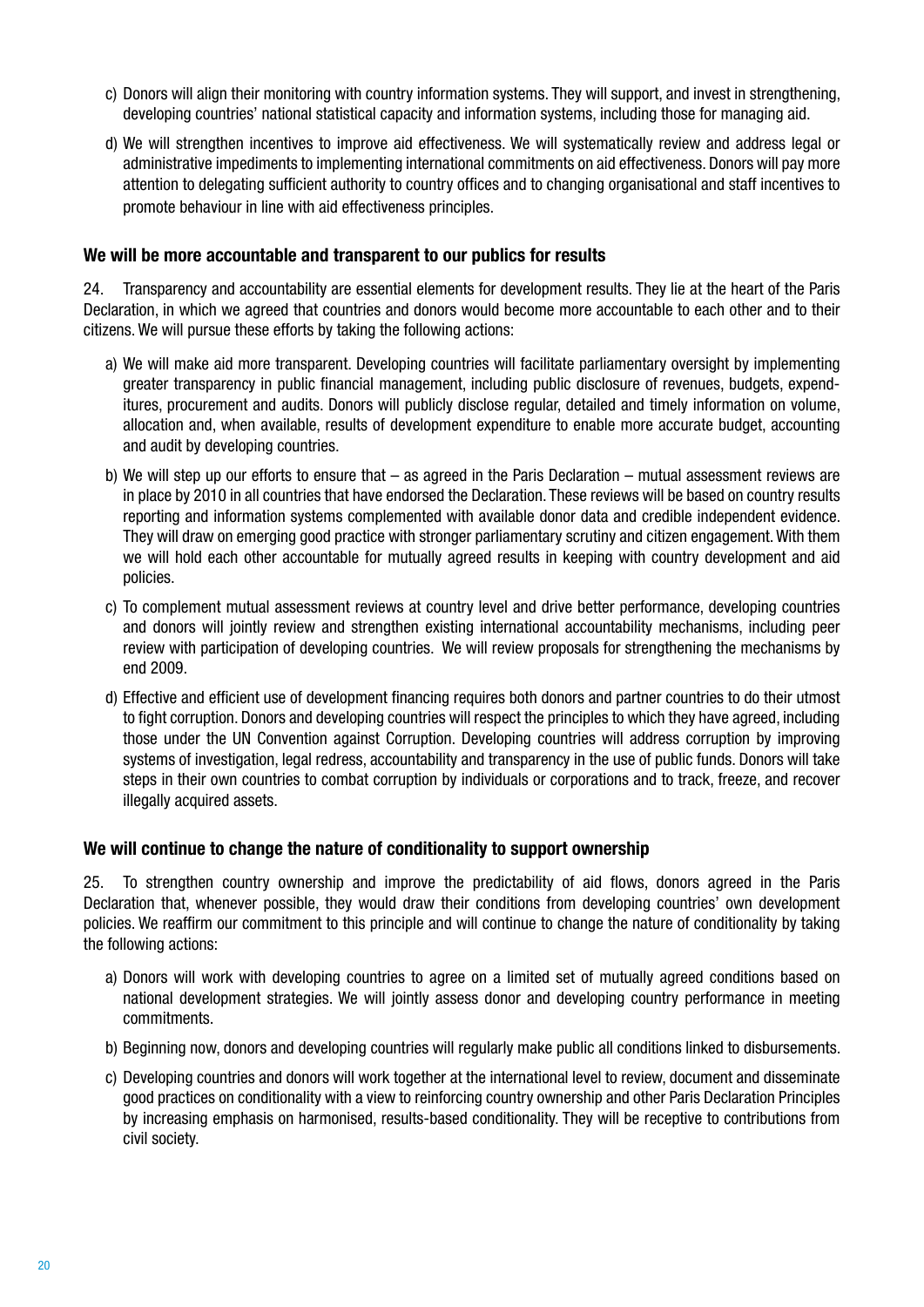## **We will increase the medium-term predictability of aid**

26. In the Paris Declaration, we agreed that greater predictability in the provision of aid flows is needed to enable developing countries to effectively plan and manage their development programmes over the short and medium term. As a matter of priority, we will take the following actions to improve the predictability of aid:

- a) Developing countries will strengthen budget planning processes for managing domestic and external resources and will improve the linkages between expenditures and results over the medium term.
- b) Beginning now, donors will provide full and timely information on annual commitments and actual disbursements so that developing countries are in a position to accurately record all aid flows in their budget estimates and their accounting systems.
- c) Beginning now, donors will provide developing countries with regular and timely information on their rolling threeto five-year forward expenditure and/or implementation plans, with at least indicative resource allocations that developing countries can integrate in their medium-term planning and macroeconomic frameworks. Donors will address any constraints to providing such information.
- d) Developing countries and donors will work together at the international level on ways of further improving the medium-term predictability of aid, including by developing tools to measure it.

## **Looking Forward**

27. The reforms we agree on today in Accra will require continued high level political support, peer pressure, and co-ordinated action at global, regional, and country levels. To achieve these reforms, we renew our commitment to the principles and targets established in the Paris Declaration, and will continue to assess progress in implementing them.

28. The commitments we agree today will need to be adapted to different country circumstances – including in middleincome countries, small states and countries in situations of fragility. To this end, we encourage developing countries to design – with active support from donors – country-based action plans that set out time-bound and monitorable proposals to implement the Paris Declaration and the Accra Agenda for Action.

29. We agree that, by 2010, each of us should meet the commitments we made on aid effectiveness in Paris and today in Accra, and to reach beyond these commitments where we can. We agree to reflect and draw upon the many valuable ideas and initiatives that have been presented at this High Level Forum. We agree that challenges such as climate change and rising food and fuel prices underline the importance of applying aid effectiveness principles. In response to the food crisis, we will develop and implement the global partnership on agriculture and food swiftly, efficiently and flexibly.

30. We ask the Working Party on Aid Effectiveness to continue monitoring progress on implementing the Paris Declaration and the Accra Agenda for Action and to report back to the Fourth High Level Forum on Aid Effectiveness in 2011. We recognise that additional work will be required to improve the methodology and indicators of progress of aid effectiveness. In 2011, we will undertake the third round of monitoring that will tell us whether we have achieved the targets for 2010 agreed in Paris in 2005.<sup>4</sup> To carry forward this work, we will need to develop institutionalised processes for the joint and equal partnership of developing countries and the engagement of stakeholders.

31. We recognise that aid effectiveness is an integral part of the broader financing for development agenda. To achieve development outcomes and the MDGs we need to meet our commitments on both aid quality and aid volumes. We ask the Secretary General of the United Nations to transmit the conclusions of the Third High Level Forum on Aid Effectiveness to the High Level Event on the MDGs in New York later this month and the Financing for Development Review meeting in Doha in November 2008. We welcome the contribution that the ECOSOC Development Co-operation Forum is making to the international dialogue and to mutual accountability on aid issues. We call upon the UN development system to further support the capacities of developing countries for effective management of development assistance.

32. Today, more than ever, we resolve to work together to help countries across the world build the successful future all of us want to see – a future based on a shared commitment to overcome poverty, a future in which no countries will depend on aid.

<sup>4.</sup> We will have that information available for the Fourth High Level Forum on Aid Effectiveness in 2011, along with comprehensive second phase evaluations of the implementation of the Paris Declaration and the Accra Agenda for Action as of 2010. Attention will also be paid to improving and developing communications on aid effectiveness for long-term development success and broad-based public support.